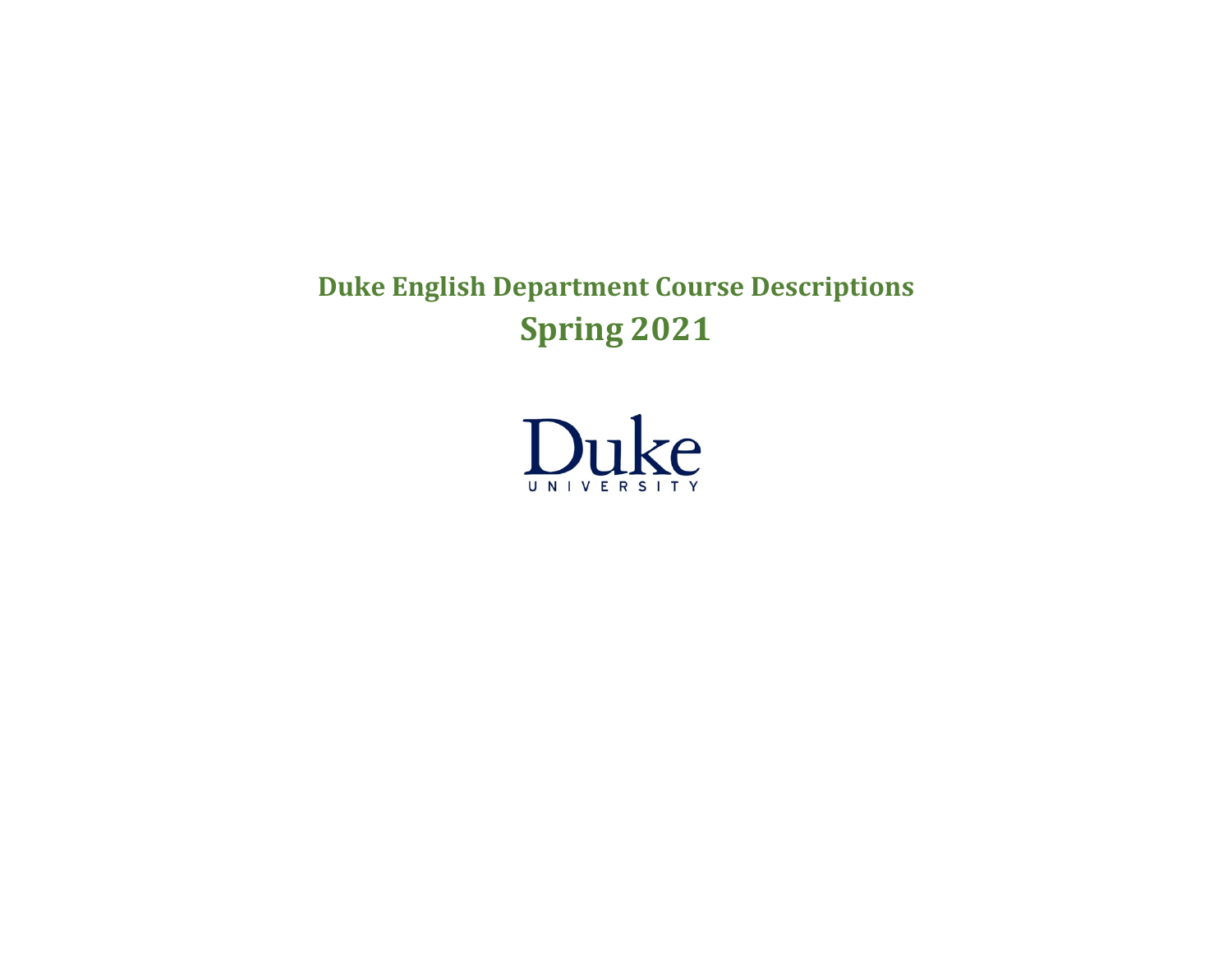#### **ENGLISH 90S.01** SPECIAL TOPICS IN LITERATURE: DIGITAL DETECTIVES **Chris Huebner Online**

Digital Detectives: The Logic of Power // The Power of Logic

This course focus on the power and allure of the detective. There are a trio of questions that will guide our work throughout the course. First, how does detective fiction represent the human ability to construct knowledge, and solve the mysteries of our world? Second, who is able and allowed to operate as a detective, and how is "detective work" segregated according to age, gender, race and sexuality? Third, how does this ability to construct knowledge and the power associated with it—change with the introduction of new technologies, from the telegraph to Twitter?

Our course will trace adaptations of stories like Sherlock Holmes, as well as other updated detective stories like the Netflix series American Vandal, to think about how technologies like GPS mapping and cell phones change the human ability to construct ways of knowing and how those new ways of knowing transform the human experience. These new technologies also provide clues about why detective fiction continues to be so alluring to audiences: establishing a fantasy in which humans exercise mastery over the world of knowledge that surrounds them. Additional texts for our focus include selections from Agatha Christie's Murder on the Orient Express, the BBC series *Broadchurch*, Edgar Allan Poe's The Murders in the Rue Morgue, and P.G. Wodehouse's *Piccadilly Jim*.

#### **ENGLISH 90S.02** SPECIAL TOPICS IN LITERATURE: THE SPOOKY AND THE SACRED **Shirley** Li **Online**

**\_\_\_\_\_\_\_\_\_\_\_\_\_\_\_\_\_\_\_\_\_\_\_\_\_\_\_\_\_\_\_\_\_\_\_\_\_\_\_\_\_\_\_\_\_\_\_\_\_\_\_\_\_\_\_\_\_\_\_\_\_\_\_\_\_\_\_\_\_\_\_\_\_\_\_\_\_\_\_\_\_\_\_\_\_**

Despite our \*not believing\* in ghosts and monsters, demons and spirits, we're often drawn to them in popular culture and literature. The White Walkers of the *Game* of *Thrones*, the Demogorgon of *Stranger Things*, the Weeping Angels of *Doctor Who*: we consistently find the spirit-world of the weird and wondrous both fearsome and fascinating. Why do we find the spooky, the occult, the paranormal so engrossing? Moreover, does the spooky share anything with other, more "conventional" forms of the otherworldly: the religious and the sacred? This course examines works that are threaded with the "supra"-natural, the unnatural, both spooky and sacred. We begin with works of popular culture: selected episodes from the TV series above, and Neil Gaiman's graphic novels *Sandman*. What kind of otherworld do these works evoke—the barren North of Westeros, the Upside Down, the Time Paradox, Morpheus's Dream realm and Hell—and what relation do they bear to our world? Next we turn to works of spiritual autobiography, which may include: Michael Pollan's book on hallucinatory drugs, Augustine's *Confessions*, Thomas Merton's *Seven-Storey Mountain*, and works of the Dalai Lama. Might there be a variety of supernatural or religious experience available to us, and if so how? Finally we turn to works of literature in two movements: first Christian mysticism and second magical realism. Christian mysticism broadly defined may include the medieval poem *Pearl*, Shusako Endo's Silence, and James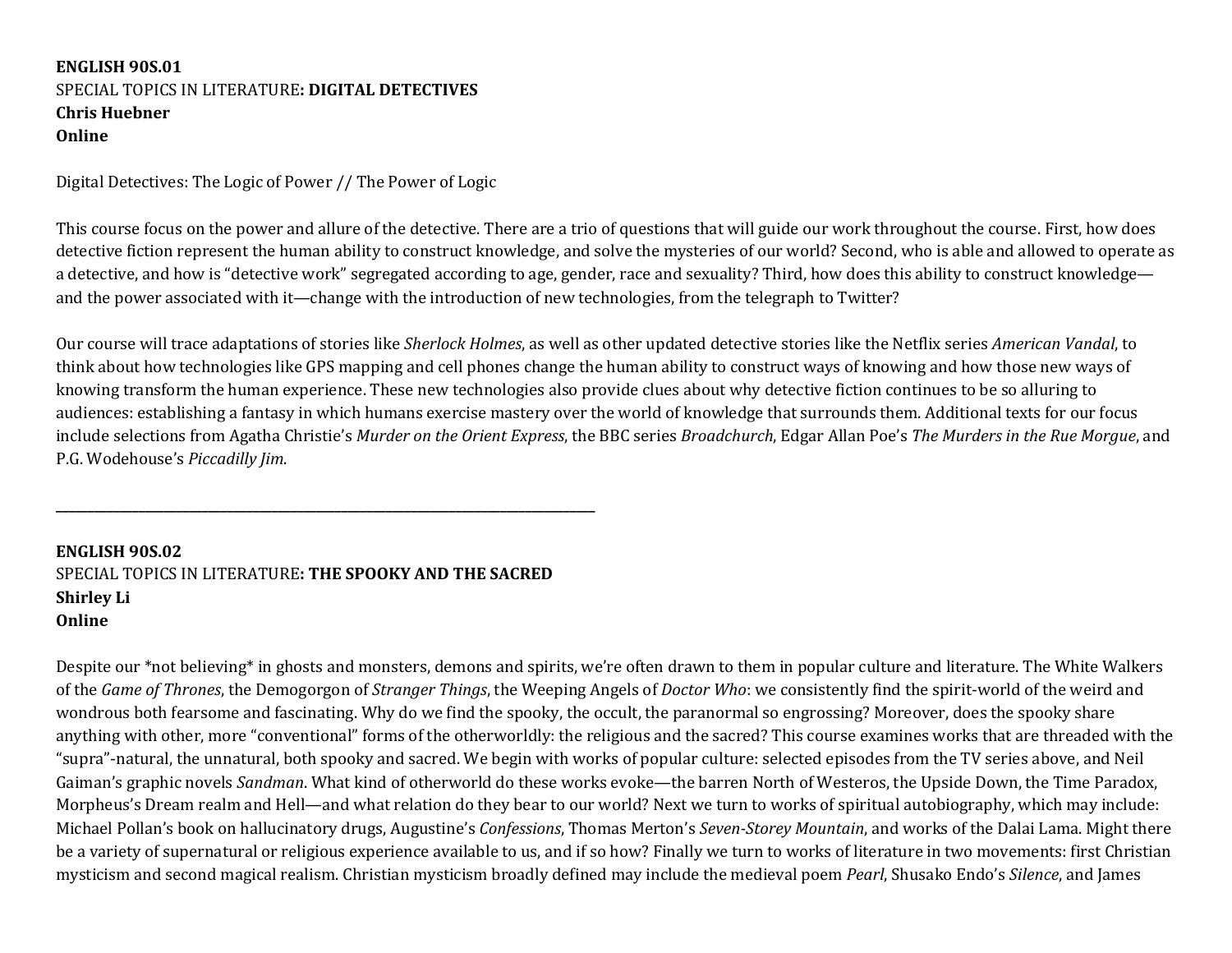Joyce's *Portrait* of an Artist. How does one live—as these protagonists do—oriented toward an afterlife, an otherworld, in an everyday infused with the sacred? The latter magical realism may include: Toni Morrison's *Beloved*, Haruki Murakami's *Sputnik Sweetheart*, Jorge Luis Borges's *Ficciones* (selections), and Hayao Miyazaki's *Princess Mononoke*. In these works, we examine how that which haunts us—whether slave ghosts or forest spirits—may be those unheard and unseen in our exploitative society.

Writing will constitute a central part of the course. But don't fear! You'll receive feedback for low-stakes weekly responses, and our three essays will gradually build skills toward a longer assignment: 4-5 pgs, 5-7 pgs, 8-10 pgs. The writing you learn—incorporating close reading and critical analysis and argument—will transfer to other humanities majors, social sciences, and science communication. Requirements: no prerequisites, weekly short responses, three essays, no exams.

**ENGLISH 90S.03** SPECIAL TOPICS IN LITERATURE: THE ART OF MEMORY **James Draney Hybrid**

**\_\_\_\_\_\_\_\_\_\_\_\_\_\_\_\_\_\_\_\_\_\_\_\_\_\_\_\_\_\_\_\_\_\_\_\_\_\_\_\_\_\_\_\_\_\_\_\_\_\_\_\_\_\_\_\_\_\_\_\_\_\_\_\_\_\_\_\_\_\_\_\_\_\_\_\_\_\_\_\_\_\_\_\_\_**

The Art of Memory: from Ancient Greece to Google

How do we remember, and forget, in the age of Instagram? Has life become like a *Black Mirror* episode, where everything we do, say, and think is recorded and stored for future reference? In the twenty-first century, our computers memorize information for us, and about us: the entire archive of human knowledge has been uploaded to the cloud, where it can be searched, re-arranged, sorted, and harnessed to suit any conceivable need. We leave permanent traces of ourselves every time we log on to Facebook, check our bank accounts, buy books on Amazon.

In this course, we will consider literary and philosophical perspectives on the nature of memory, from Plato all the way to *Black Mirror*. We will approach the question of memory through multiple frameworks: political, historical, technological, legal, and personal. Along the way, we will read novels and watch films by Virginia Woolf, Dave Eggers, Jorge Luis Borges, and Charlie Kaufman. We'll also consider the legal and political implications of memory in the modern age, looking closely at social media and new laws about the right to be forgotten. For centuries, humans had aimed to be remembered by their peers and successors. Today, we ask for the right to be forgotten. What's changed?

Assessment will be based on essays, blog posts, and in-class presentations. Students are also welcome to design and work on a digital project. No exams.

Readings include: Plato, 'Phaedrus'; Frances Yates, *The Art of Memory*; Philip K. Dick, We Will Remember it For You Wholesale; Marcel Proust, excerpts from *Swann's Way*; Jorge Luis Borges, 'The Library of Babel'; Virginia Woolf, *Mrs. Dalloway*; Jon Ronson, So You've Been Publicly Shamed; Yoko Ogawa, The *Memory Police*; W.G. Sebald, *Austerlitz*; Tom McCarthy, *Remainder*; Simon Critchley, *Memory Theater*; Shoshana Zuboff, *The Age of Surveillance Capitalism*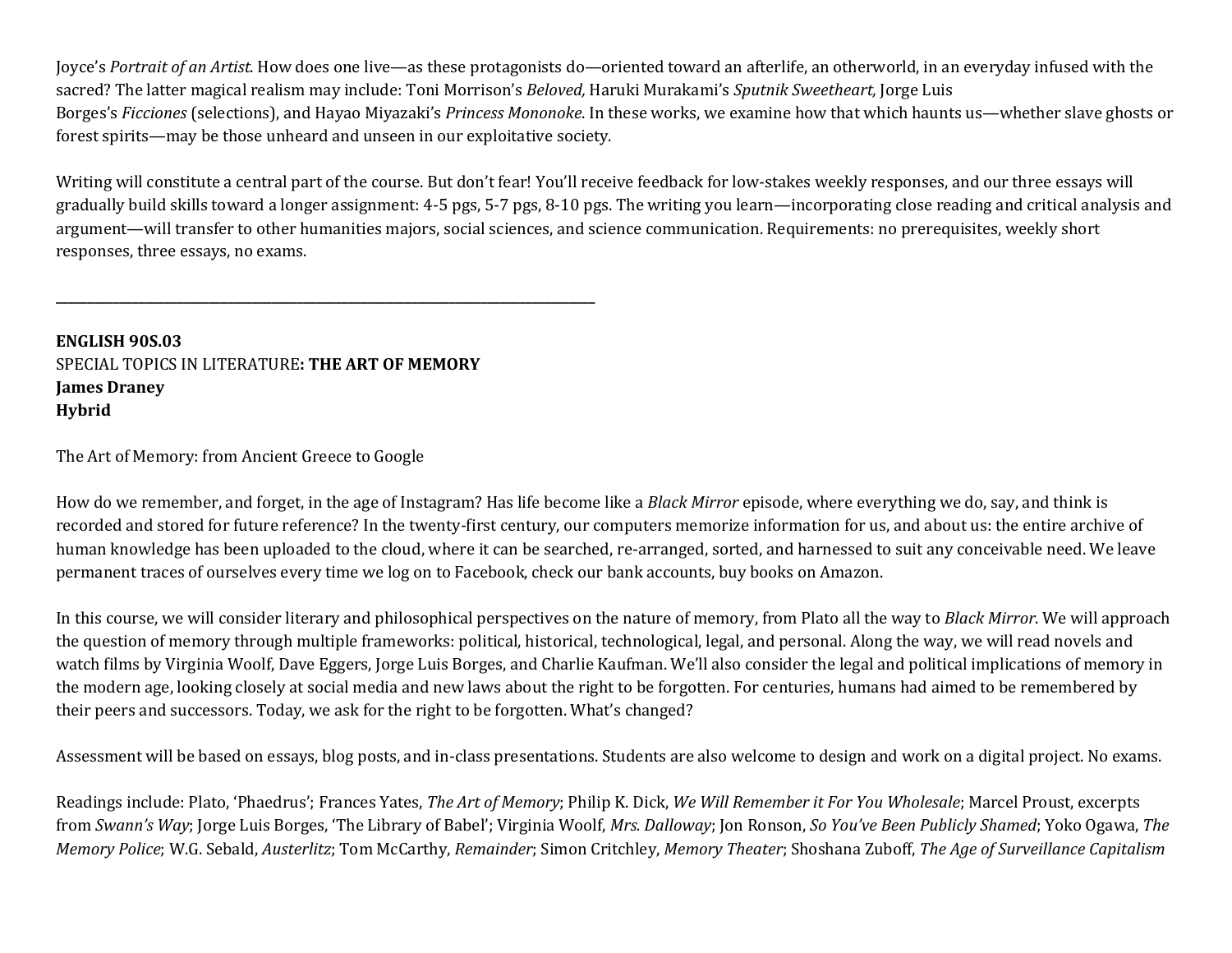Films: *Black Mirror* ("The Entire History of You"); *Memento*; *Eternal Sunshine of the Spotless Mind*; *Mulholland Drive*; *Sans Soleil* 

Assessment: informal weekly blog posts, two short essays on course texts (5 pages), one in-class presentation, and a final research paper (10 pages). No exams.

#### **ENGLISH 101S.01** THE ART OF READING: **INTRODUCTION TO ENGLISH POETRY Julianne Werlin Online**

**\_\_\_\_\_\_\_\_\_\_\_\_\_\_\_\_\_\_\_\_\_\_\_\_\_\_\_\_\_\_\_\_\_\_\_\_\_\_\_\_\_\_\_\_\_\_\_\_\_\_\_\_\_\_\_\_\_\_\_\_\_\_\_\_\_\_\_\_\_\_\_\_\_\_\_\_\_\_\_\_\_\_\_\_\_**

**\_\_\_\_\_\_\_\_\_\_\_\_\_\_\_\_\_\_\_\_\_\_\_\_\_\_\_\_\_\_\_\_\_\_\_\_\_\_\_\_\_\_\_\_\_\_\_\_\_\_\_\_\_\_\_\_\_\_\_\_\_\_\_\_\_\_\_\_\_\_\_\_\_\_\_\_\_\_\_\_\_\_\_\_\_**

**\_\_\_\_\_\_\_\_\_\_\_\_\_\_\_\_\_\_\_\_\_\_\_\_\_\_\_\_\_\_\_\_\_\_\_\_\_\_\_\_\_\_\_\_\_\_\_\_\_\_\_\_\_\_\_\_\_\_\_\_\_\_\_\_\_\_\_\_\_\_\_\_\_\_\_\_\_\_\_\_\_\_\_\_\_**

This class offers an introduction to English poetry from the Anglo-Saxon period to the present. We'll look at a wide range of forms, from riddles and runes to sonnets and songs, considering the powerful experiments in sound and sense that have shaped the English poetic tradition. We'll read the work of some of the most influential and exciting poets in the language, such as Shakespeare, William Blake, Emily Dickinson, and Langston Hughes. In addition, we'll discuss the writing of contemporary poets, exploring the online poetry communities that have grown in the last few years and taken new forms with the onset of the pandemic. Along the way, we'll learn techniques for understanding and analyzing poems, including cutting-edge theories at the intersection of literary criticism and linguistics. Students will also engage in creative experiments and responses to poetry.

**ENGLISH 101S.02** THE ART OF READING: **GOTHIC FICTION & FILM Leonard Tennenhouse Online**

This course considers why a literate public who prided itself on its modernity developed such an enduring appetite for gothic fictions and films. How did advances in modern science, the expansion of empires, and the growth of an information society feed this appetite? What aspects of daily life tend to take on gothic qualities and under what conditions? We will address these questions by examining how selected works of fiction and film challenge and perhaps anticipate changes in established notions of the self, family, nation, and world.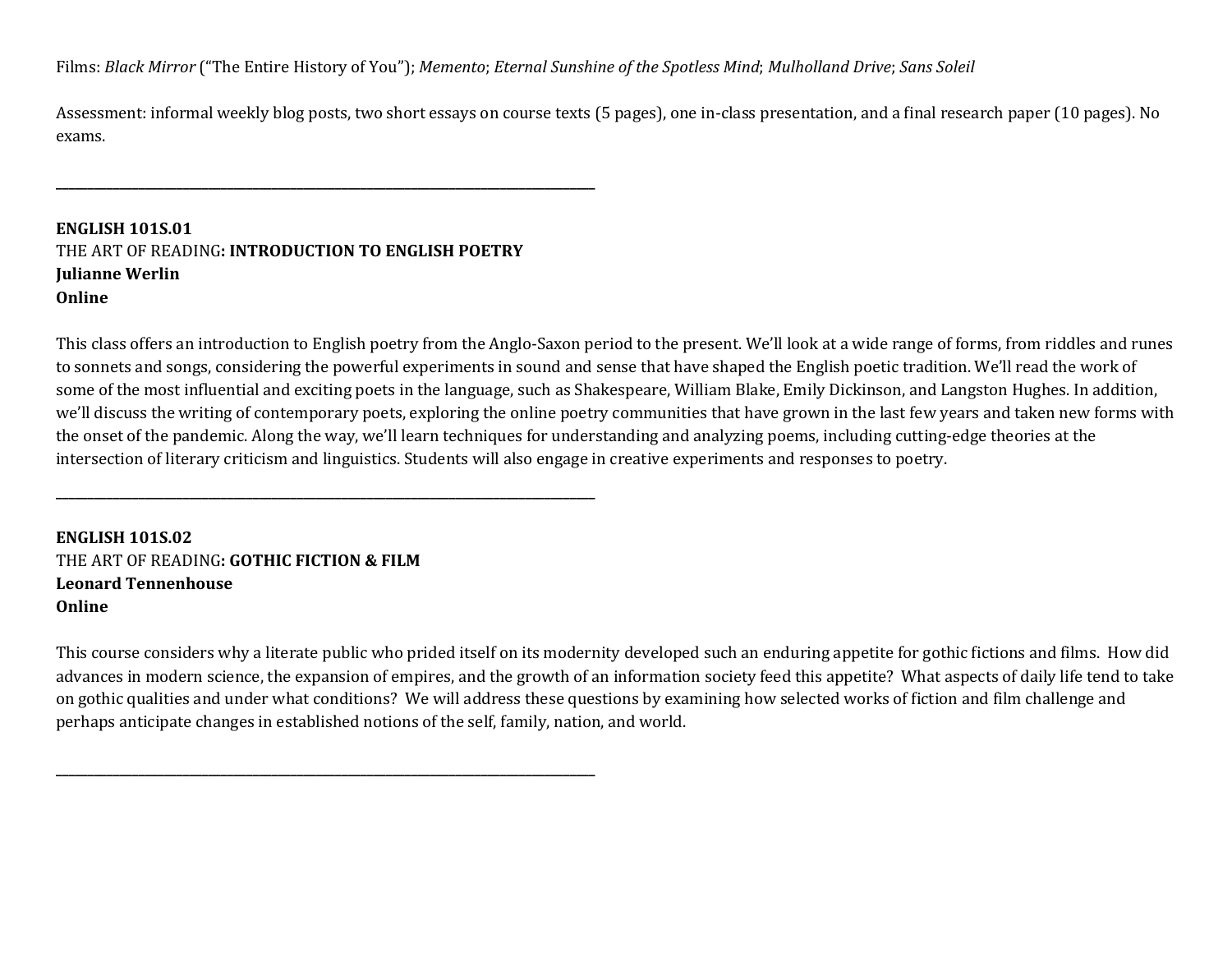#### **ENGLISH 101S.03** THE ART OF READING: PARSING MODERN LIFE: THE ESSAY **Thomas Pfau Online**

**\_\_\_\_\_\_\_\_\_\_\_\_\_\_\_\_\_\_\_\_\_\_\_\_\_\_\_\_\_\_\_\_\_\_\_\_\_\_\_\_\_\_\_\_\_\_\_\_\_\_\_\_\_\_\_\_\_\_\_\_\_\_\_\_\_\_\_\_\_\_\_\_\_\_\_\_\_\_\_\_\_\_\_\_\_**

The Essay & Modern Life, 1750-2000

In this class, we will trace the evolution of the essay form and explore the genre's enormous diversity of voices and purposes. While the majority of examples will be drawn from English / Scottish essayists, the work of some eminent European and American writers will also be considered. - Even more than the novel, the essay is a quintessentially *modern* form: highly adaptable to all kinds of topics, accommodating entirely different readerships, and ranging in tone from low-brow polemics to high-brow, intellectual argument. Yet regardless of the demographic it targets, the essay always insists on its *provisional* character, its underlying objective being to help us navigate a world increasingly drained of metaphysical norms and certitudes. There is, then, something deliberately inconclusive about the essay form, which aims to pry open matters perceived to be in constant flux, subject to radically different appraisal, and all but impossible to resolve.

While the kinds of topics covered by the essay form have proven virtually limitless, we will mainly concentrate on five categories: 1) social psychology & general anthropology (manners, habits); 2) navigating modern economic life; 3) modern politics, with particular emphasis on totalitarianism; 4) bookreviews and essays on aesthetics and language; and 5) essays on philosophy and religion. - While exploring the essay's astonishing *tonal* variety, we will focus on the following writers: Michel de Montaigne, Addison & Steele, David Hume, William Hazlitt, R. W. Emerson, George Eliot, T. S. Eliot, George Orwell, Hannah Arendt, Simone Weil, Czeslaw Milosz, Lionel Trilling, James Baldwin, John Bayley, Susan Sontag, Wendell Berry, and Vaclav Havel. Most of the essays we will read tend to be short (10-15 pp.), and all course readings will be made available via Sakai as .pdf documents.

As regards writing assignments, this course aims to help you develop skills in writing lively and compelling essays of your own, targeted at a nonspecialized audience, and exploring a variety of topics and voices. Thus, you'll be writing 1) a *review essay* on a book, a performance, an exhibit, or a film of your choosing; 2) an essay analyzing a political or social issue, past or present, about which you are reasonably well informed (note: it will not be assumed that you necessarily espouse the views you advance in such an essay); and, finally, 3) an essay *on a topic of particular concern to you*, provided the topic can be effectively addressed within the essay form. - You will have the option of rewriting *one* of these three essays (with the grade for the revised version replacing the initial one).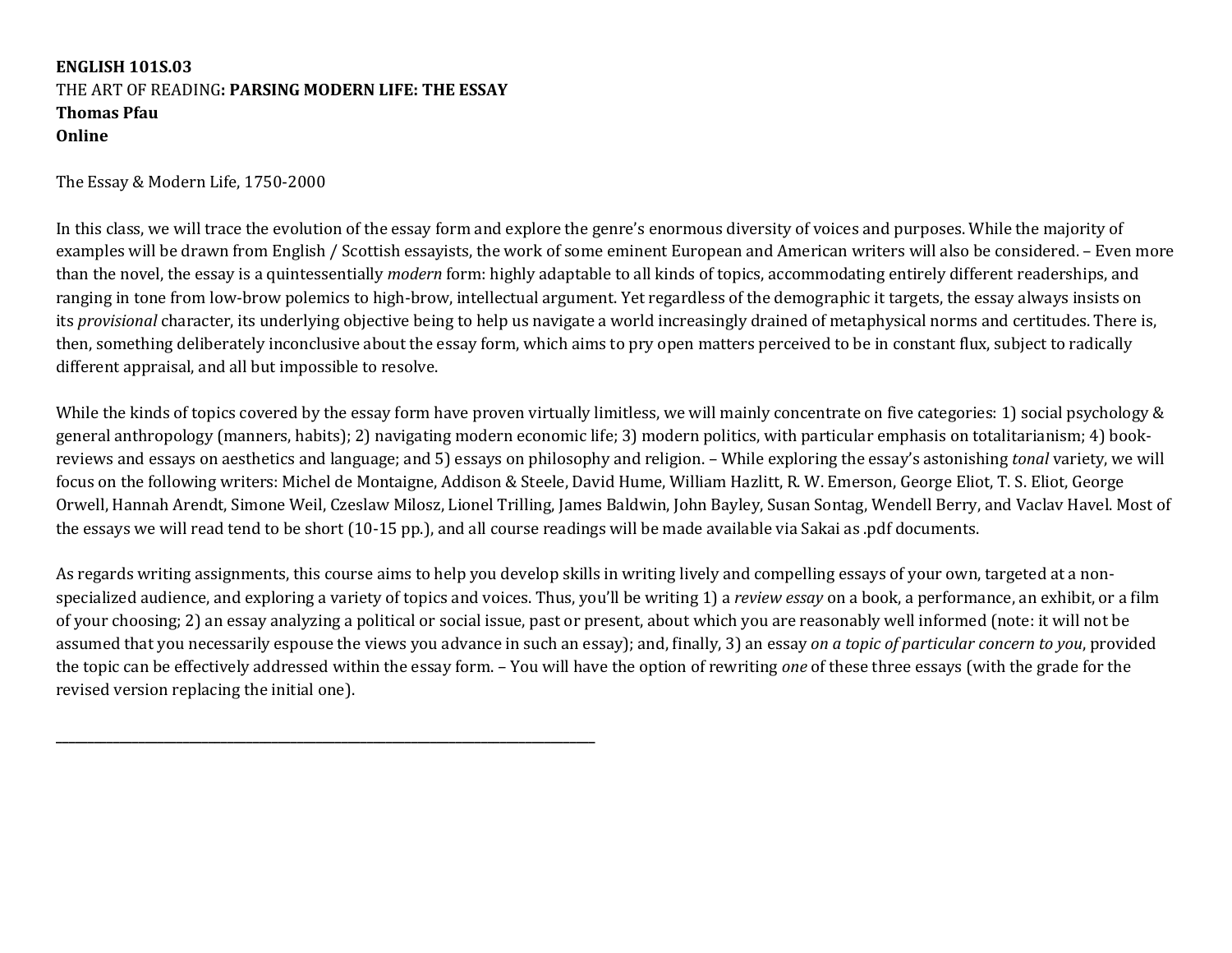#### **ENGLISH 101S.04** THE ART OF READING**: THE BLACK ATLANTIC Ranjana Khanna Online**

**\_\_\_\_\_\_\_\_\_\_\_\_\_\_\_\_\_\_\_\_\_\_\_\_\_\_\_\_\_\_\_\_\_\_\_\_\_\_\_\_\_\_\_\_\_\_\_\_\_\_\_\_\_\_\_\_\_\_\_\_\_\_\_\_\_\_\_\_\_\_\_\_\_\_\_\_\_\_\_\_\_\_\_\_\_**

**\_\_\_\_\_\_\_\_\_\_\_\_\_\_\_\_\_\_\_\_\_\_\_\_\_\_\_\_\_\_\_\_\_\_\_\_\_\_\_\_\_\_\_\_\_\_\_\_\_\_\_\_\_\_\_\_\_\_\_\_\_\_\_\_\_\_\_\_\_\_\_\_\_\_\_\_\_\_\_\_\_\_\_\_\_**

The idea of the "Black Atlantic" has been compelling for literary studies, and it had demanded close attention to issues of figuration, translation, responses to slavery, and the afterlife of the slave trade. The main text for this course will be Derek Walcott's long poem *Omeros*. This major poem of the Caribbean, based loosely on Homer's *Iliad* but referring also to other epics, asks us to place the question of race through the history of the literary canon, and does so through dense figurative language. We will ask, **What is Figurative Language and why is it important to the study of race, the Black Atlantic, and the politics of Black Lives Matter?** Through the course, we will address *Omeros* alongside related critical and literary texts of "the Black Atlantic," (Homer, James Joyce, Edouard Glissant, Paul Gilroy, George Lamming, Maryse Condé, Paule Marshall), and critical texts on figuration (Erich Auerbach, Paul de Man, Brent Hayes Edwards). We will examine why we need to study figurative language (like metaphor, metonymy, or catachresis for example) and its importance to fictionality and of literature more generally in order to understand racial in/justice.

**ENGLISH 110S.01** INTRO CREATIVE WRITING **Faulkner (Carol) Fox Online**

This course encourage students to explore and practice four genres of creative writing: creative nonfiction, fiction, playwriting, and poetry. Part of the class will be devoted to peer critique of student work ("workshopping"), and part to discussions of craft as well as close reading of published essays, stories, and poems; and close watching of scenes from plays. There will be weekly writing assignments, and students will also submit a final portfolio of finished work.

**ENGLISH 110S.02** INTRO CREATIVE WRITING **Mesha Maren-Hogan Online**

Introduction to Creative Writing is a hands-on, interactive exploration of nonfiction, poetry, playwriting, and fiction. Students will read examples from each genre and discuss the craft elements demonstrated in each text. We will then go on to try our own hand at drafting and revising essays, poems, plays, and prose. No previous experience is necessary.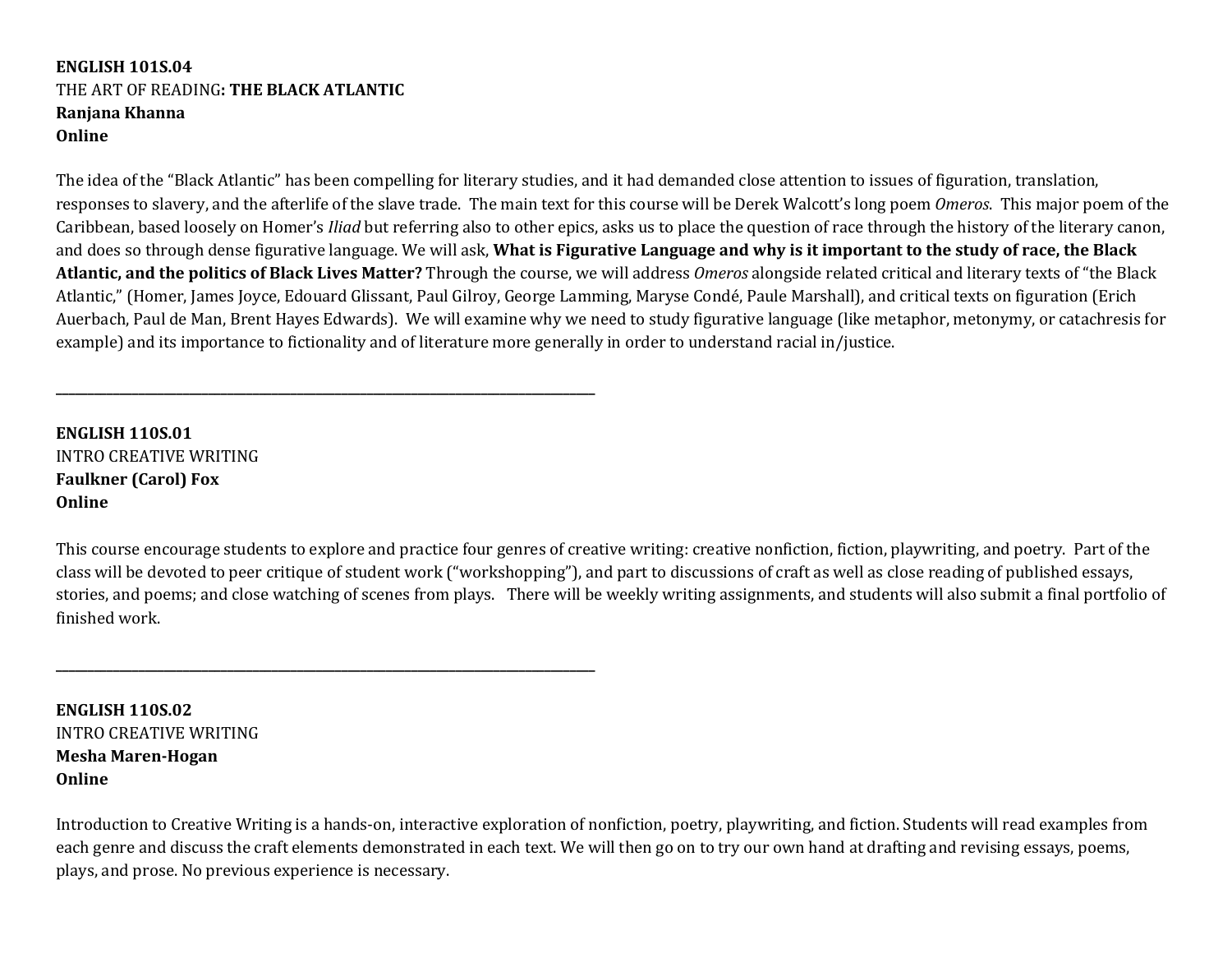#### **ENGLISH 110S.03** INTRO CREATIVE WRITING **Akhil Sharma Hybrid**

Learning to write creatively is like learning to sing, in that the writer is similar to a singer in being her own instrument. The writer's specific sensibility and especial competencies determine the range of excellence that the writer can comfortably operate in.

This course will focus on three genres: poetry, creative non-fiction, and fiction. More particularly, the course will focus on the sonnet, the profile, and the short story. Each section will feed into the next: the stanza preparing us for the paragraph, and the interview leading into third person point-of-view.

Because learning to write creatively involves developing a form of muscle memory, there will be almost daily writing exercises. There will also be, and equally importantly, a daily writer's diary of the experience of performing the exercise.

The end goal of the course is to develop both a suppleness with language and an awareness as to our particular responses to specific subjects and technical challenges.

Requirements: Almost daily writing exercises. Grades: Writing assignments 50%; Participation 50%.

**ENGLISH 208S.01** CRITICISM AND THE ARTS **Thomas Ferraro Online**

Criticism and the Arts: AMERICA'S RADIANT PERSONAE An Introductory Adventure in Mythopoetic Fiction and Theory

**\_\_\_\_\_\_\_\_\_\_\_\_\_\_\_\_\_\_\_\_\_\_\_\_\_\_\_\_\_\_\_\_\_\_\_\_\_\_\_\_\_\_\_\_\_\_\_\_\_\_\_\_\_\_\_\_\_\_\_\_\_\_\_\_\_\_\_\_\_\_\_\_\_\_\_\_\_\_\_\_\_\_\_\_\_**

American literature is distinguished by the number of dangerous and disturbing books in its canon--and American scholarship by its ability to conceal this fact.

- Leslie Fiedler (Missoula, October 13, 1959)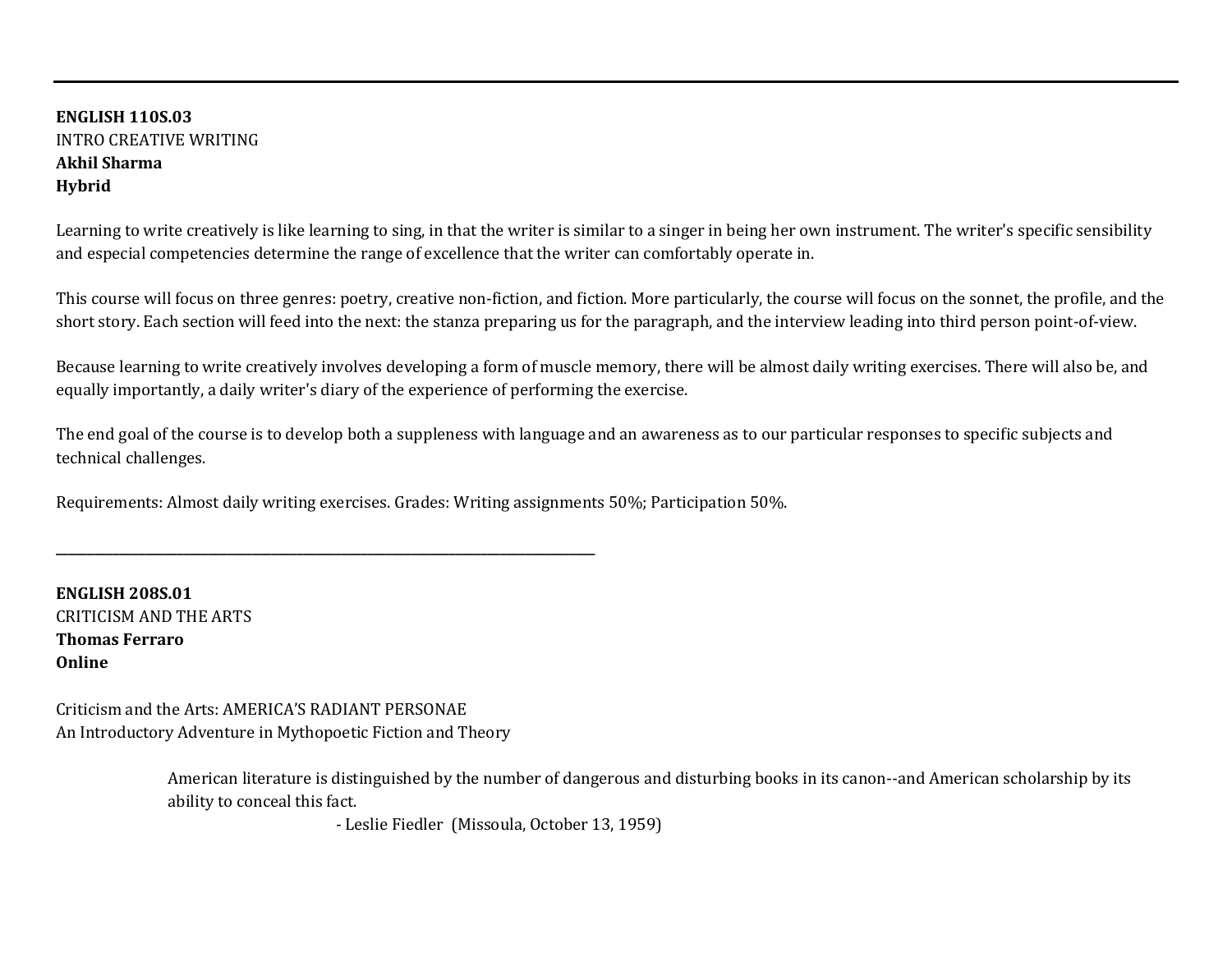This course is focused on a simple recognition of revisionary force: not only are many of the most prominent instances of the American mainline novel focused around individual protagonists ("Romantic" in the technical historical sense of the genre of the "Romance," with a capital R), but most of these chief protagonists are either obsessed with or are themselves personae of singular *radiance*, human figures of such sex and grace and power they cause no end of trouble for everyone in sight, including (of course!) themselves. At the least America's radiant personae foment forbidden love, as glorious as its transgressive, wreaking collateral havoc and engendering deadly sacrifice.

Consider: Hawthorne's *The Scarlet Letter*, Chopin's *The Awakening*, Fitzgerald's *The Great Gatsby*, Hemingway's *The Sun Also Rises*, and Hurston's *Their Eyes* Were Watching God. Despite their apparent accessibility and once ubiquitous presence, high-school favorites such as these are surprisingly troublesome to interpret, especially for readers who don't or won't recognize how they themselves are implicated in the staged entanglements of loveand-death. And by readers I mean even our smartest scholar-critics. The fact is that, under the theoretical mandate of suspicion (dating, really, to Marx, Freud, Nietzsche, de Beauvoir, and Fanon, though that's a history for another day), we in the U.S. university-system have become quite adept at interrogating intersections of gender, race, class, and diaspora only to miss a critical factor in our combustible caste mixes—and we often do so even when its difference is staring us (an open secret) in the face. *What* factor, pray tell? What is this open secret, this elephant in the room, and why is it so "dangerous and disturbing" to American self-knowing and compulsive social practices, and *how* might our favorite books—indeed, our most consecrated books—help?

Well, no spoilers! But if I am right that the big critical guns have had trouble with our canon, so might *you*, at least at first. How could it be otherwise?

So here's the plan: In this seminar, we will work through our initial confusions and assumptions (beyond them, but also by-means-of-them) regarding several major texts toward fresh interpretations. Pre-emptive habit will yield, I hope, to incisive explorations and, often enough, a special kind of revelation, surprising yet commonsensical: "OMG!" *and* "DUH!" Therein comes intellectual pleasure, literature as equipment for living, and our first hints of collective "theoretical" wisdom.

As for exemplars of America's radiant personae, I obviously have Hester Prynne, Jay Gatsby, and Tea Cake (or is it Janie?) in mind, with others to be selected (Tom Outland and Lady Brett Ashley perhaps, or the Caribbean Sailor-man nicknamed "Banjo") to serve our sadly compacted, literally shortened semester. We will also draw directly upon a small host of mythopoetic critics—Emerson, Olson, Paglia, Morrison, Rodriguez—whose revisionist potential has never quite registered, as per Leslie Fiedler" *Love & Deathe in the American Novel*. And we may well encounter a few works of fiction (forgotten stories by Fitzgerald or Hemingway or Larsen, neglected novels by Frederic, Cather, and Ron Hansen) tactically chosen to out the "dangerous and disturbing" workings of the canon writ large.

**\_\_\_\_\_\_\_\_\_\_\_\_\_\_\_\_\_\_\_\_\_\_\_\_\_\_\_\_\_\_\_\_\_\_\_\_\_\_\_\_\_\_\_\_\_\_\_\_\_\_\_\_\_\_\_\_\_\_\_\_\_\_\_\_\_\_\_\_\_\_\_\_\_\_\_\_\_\_\_\_\_\_\_\_\_**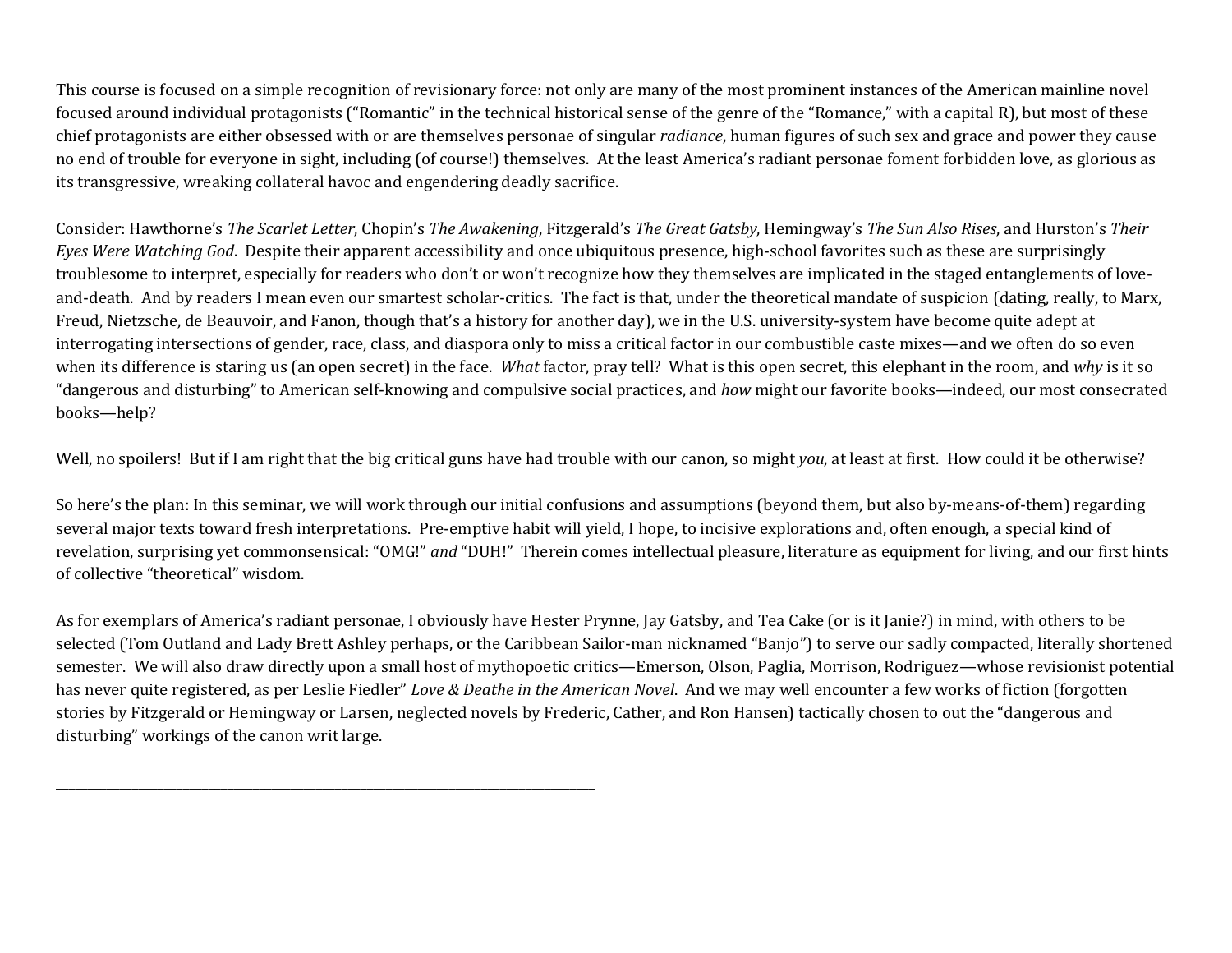**ENGLISH 220S.01** INTRO TO THE WRITING OF POETRY **Joseph Donahue Online**

Modern Poetry

The goal of the course is to introduce students to the history and practice of poetic art in the twentieth century. Reading assignments will offer models of poetic practice. Lectures will provide background about the poet or poets we are reading, and about the traditions that inform the poetics of this century. The course proceeds from the premise that a sharp sense of literary history is critical to the development of any serious writer. Students will be expected to read closely, to acquire an overall grasp of the beginnings of modernism, and participate in discussions. Further, students will be expected to investigate the texts towards which their writing leads them. In class and out of class we will explore the possibilities for contemporary poetic practice suggested by earlier works. We will look at a wide range of poems with attention to both how they are made and to the personal urgency that makes the poem more than an exercise. Our main focus will be on writing poems, and on developing both a critical and a generous approach to each other's work.

**ENGLISH 220S.02** INTRO TO THE WRITING OF POETRY **Tsitsi Jaji Online**

**\_\_\_\_\_\_\_\_\_\_\_\_\_\_\_\_\_\_\_\_\_\_\_\_\_\_\_\_\_\_\_\_\_\_\_\_\_\_\_\_\_\_\_\_\_\_\_\_\_\_\_\_\_\_\_\_\_\_\_\_\_\_\_\_\_\_\_\_\_\_\_\_\_\_\_\_\_\_\_\_\_\_\_\_\_**

**\_\_\_\_\_\_\_\_\_\_\_\_\_\_\_\_\_\_\_\_\_\_\_\_\_\_\_\_\_\_\_\_\_\_\_\_\_\_\_\_\_\_\_\_\_\_\_\_\_\_\_\_\_\_\_\_\_\_\_\_\_\_\_\_\_\_\_\_\_\_\_\_\_\_\_\_\_\_\_\_\_\_\_\_\_**

This course will engage in creative reading and writing to develop familiarity with widely sweeping traditions of poetry. We will spend significant time thinking about craft – the choices that writers make about what words to use, how to arrange them, and what alternatives they have discovered – as we seek to join a writing community that stretches across time and space. Because we are living through a pandemic that has disproportionately impacted poor and working class people, the elderly, and Black, Latinx, and Indigenous people, we will be particularly attentive to the creative example of writers of these backgrounds. This class is open to all students regardless of their experience with reading and writing poetry, but the expectations for participation will be high. Students will write multiple versions of poems and learn to give and receive feedback anchored in observation rather than preference and interpretation. The culmination of the class will be a chapbook length portfolio of poems (roughly 25 pp) and a virtual reading.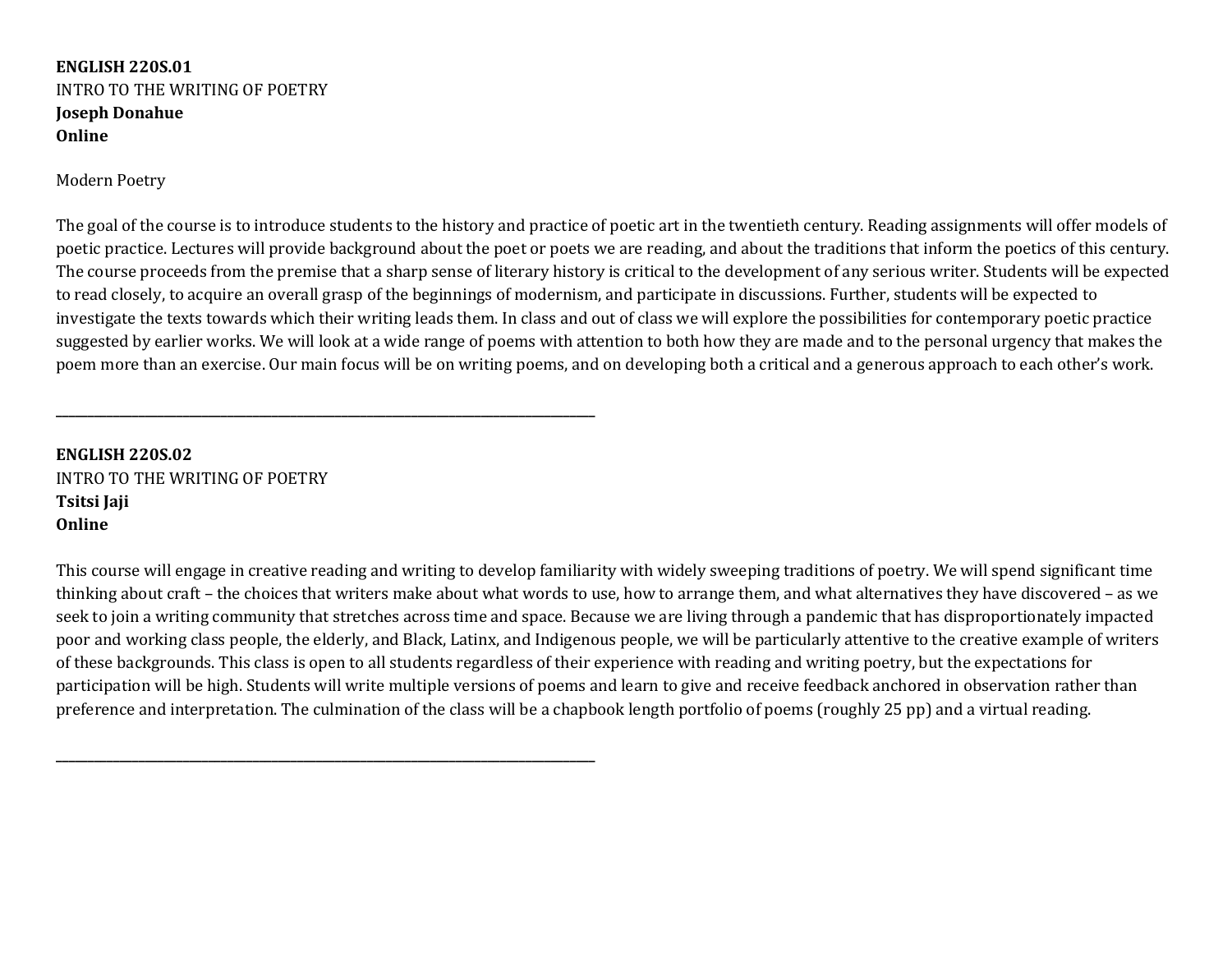#### **ENGLISH 221S.01** INTRO. TO THE WRITING OF FICT. **JP Gritton Hybrid**

In addition to composing their own pieces of short fiction, students will read work by masters of the short form. These stories are lenses through which we'll be exploring the building blocks of the narrative craft— character, point of view, setting, plot, as well as voice—and they will complement chapters from Janet Burroway's guide to narrative craft, *Writing Fiction*. Students who remain in the course are required to purchase this text; it will provide a kind of technical ballast as we explore fiction by the likes of Daniel Orozco, Amy Hempel, Toni Morrison, and others. This is a HYBRID class: in addition to our bi-weekly meetings, we'll maintain a robust online presence on the class's Sakai site. For those unable to attend in-person meetings, *alternative/asynchronous assignments and readings will be available*, among them: responding to discussion questions on class readings, as well as informally "workshopping" classmates' fiction. In addition to weekly writing exercises, students will submit one fully revised short story at semester's end, along with a final portfolio "letter" that articulates their revision process.

**ENGLISH 221S.02** INTRO. TO THE WRITING OF FICT. **Amin Ahmad Online**

Detectives, robots and talking frogs: Writing altered/alternate realities.

**\_\_\_\_\_\_\_\_\_\_\_\_\_\_\_\_\_\_\_\_\_\_\_\_\_\_\_\_\_\_\_\_\_\_\_\_\_\_\_\_\_\_\_\_\_\_\_\_\_\_\_\_\_\_\_\_\_\_\_\_\_\_\_\_\_\_\_\_\_\_\_\_\_\_\_\_\_\_\_\_\_\_\_\_\_**

As children, we easily live in worlds that combine reality and fantasy, but as we grow older, we lose that ability. Perhaps that is why we are drawn to fiction that creates new realities. In this class, we will explore fiction that alters existing reality, or creates an alternate one: Hardboiled/ noir detective fiction, magical realism, dystopian fiction, fantasy and science fiction.

Reading like writers, we will analyze each genre to understand how it creates a new but authentic world, and how it draws upon existing archetypes and story structures.

We will then apply those understandings to our own writing through in-class writing exercises and short homework writing assignments. Students will ultimately write two full short stories in different genres, and workshop them in class.

This is an intensive class- come prepared to read a lot, write a lot, and to experiment with your writing. Since this is a workshop-based class, attending Zoom sessions in real time is required.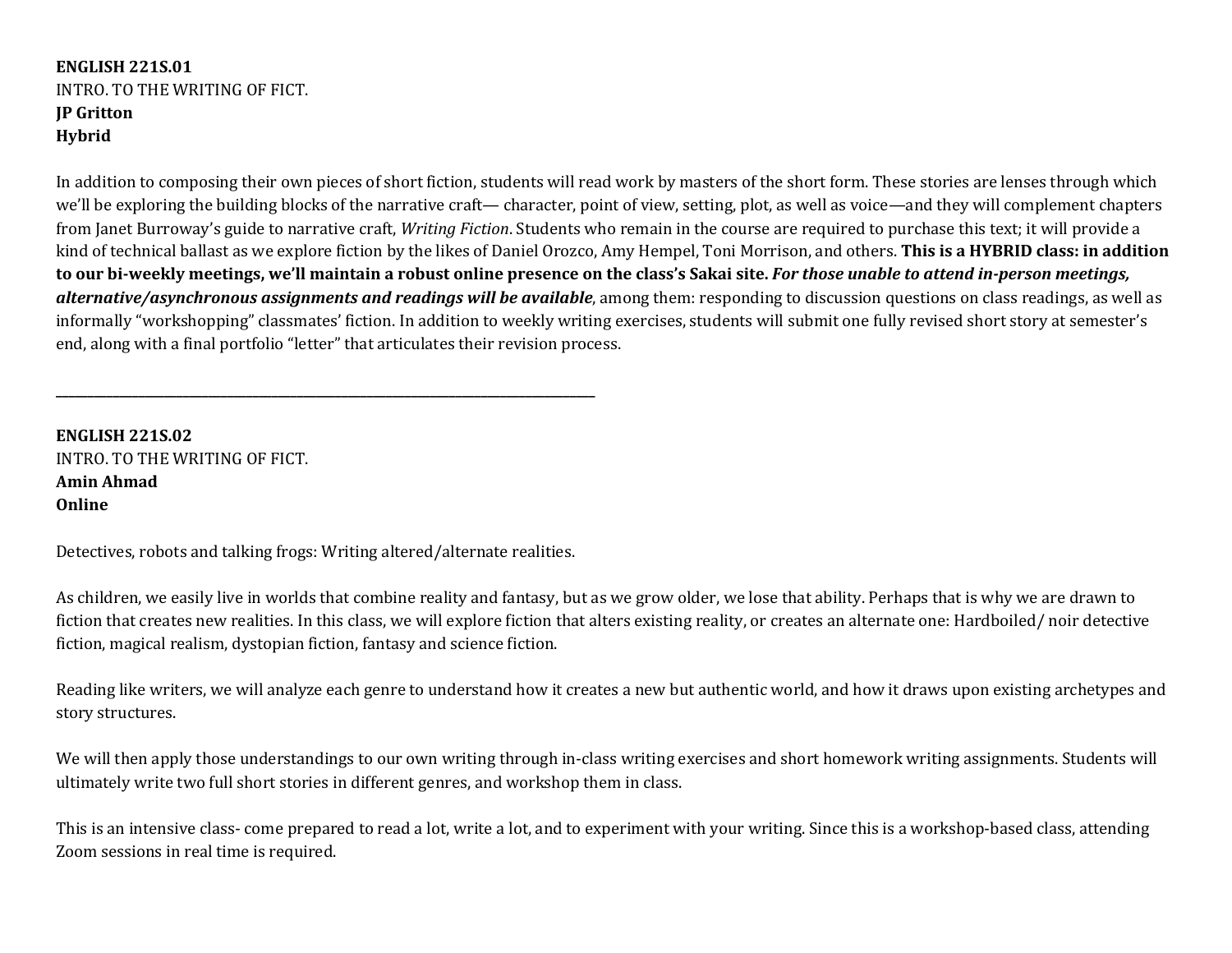**ENGLISH 222S.01** INTRO TO THE WTG OF CREAT. N-F **Cathy Shuman Hybrid**

Introduction to the Writing of Creative Nonfiction: Writing the Self

**\_\_\_\_\_\_\_\_\_\_\_\_\_\_\_\_\_\_\_\_\_\_\_\_\_\_\_\_\_\_\_\_\_\_\_\_\_\_\_\_\_\_\_\_\_\_\_\_\_\_\_\_\_\_\_\_\_\_\_\_\_\_\_\_\_\_\_\_\_\_\_\_\_\_\_\_\_\_\_\_\_\_\_\_**

**\_\_\_\_\_\_\_\_\_\_\_\_\_\_\_\_\_\_\_\_\_\_\_\_\_\_\_\_\_\_\_\_\_\_\_\_\_\_\_\_\_\_\_\_\_\_\_\_\_\_\_\_\_\_\_\_\_\_\_\_\_\_\_\_\_\_\_\_\_\_\_\_\_\_\_\_\_\_\_\_\_\_\_\_\_**

How do you craft a self through writing? The semester will be spent exploring approaches to autobiographical writing, as students write preliminary drafts/exercises that will lead through workshops and revision to the production of three 7-9 page autobiographical essays. As we consider topics such as childhood and memory, the people, places, and things that make up our present selves, and the stories that have shaped our lives, we will read selected examples of published memoir and personal essay that will help us develop techniques for creating our own. No previous creative writing coursework is required for this course.

The course will be taught as an in-person/online hybrid, with most students in-person. Workshops will be held on Zoom.

**ENGLISH 235.01** SHAKESPEARE: SHAKESPEARE & CONTEMPORARIES **Julianne Werlin & Leonard Tennenhouse Online**

Shakespeare and his fellow dramatists wrote in troubled times. Renaissance London was the site of plague, religious conflict, anxieties about the transition between governments, and a growing gap between rich and poor. Yet within this dangerous world, the theater grew and flourished, reaching audiences of thousands. It produced some of the most remarkable literature in English, whose inspired witticisms, larger-than-life characters, and scenes of passion and violence still shape our culture today.

In this class, we will read some of Shakespeare's greatest comedies, tragedies, and histories, setting them in dialogue with works by his rivals, friends, and imitators. Surveying the landscape of Renaissance theater, we will consider how art responds to moments of uncertainty, and whether it simply reflects dominant views, or can shape public opinion. And we will ask what happens when art itself becomes the subject of controversy -- as in Shakespeare's England, when offended members of the public demanded that the theaters be shut down. We will read a range of plays, including Othello, Antony and Cleopatra, and The Tempest. Writing assignments will include three short papers.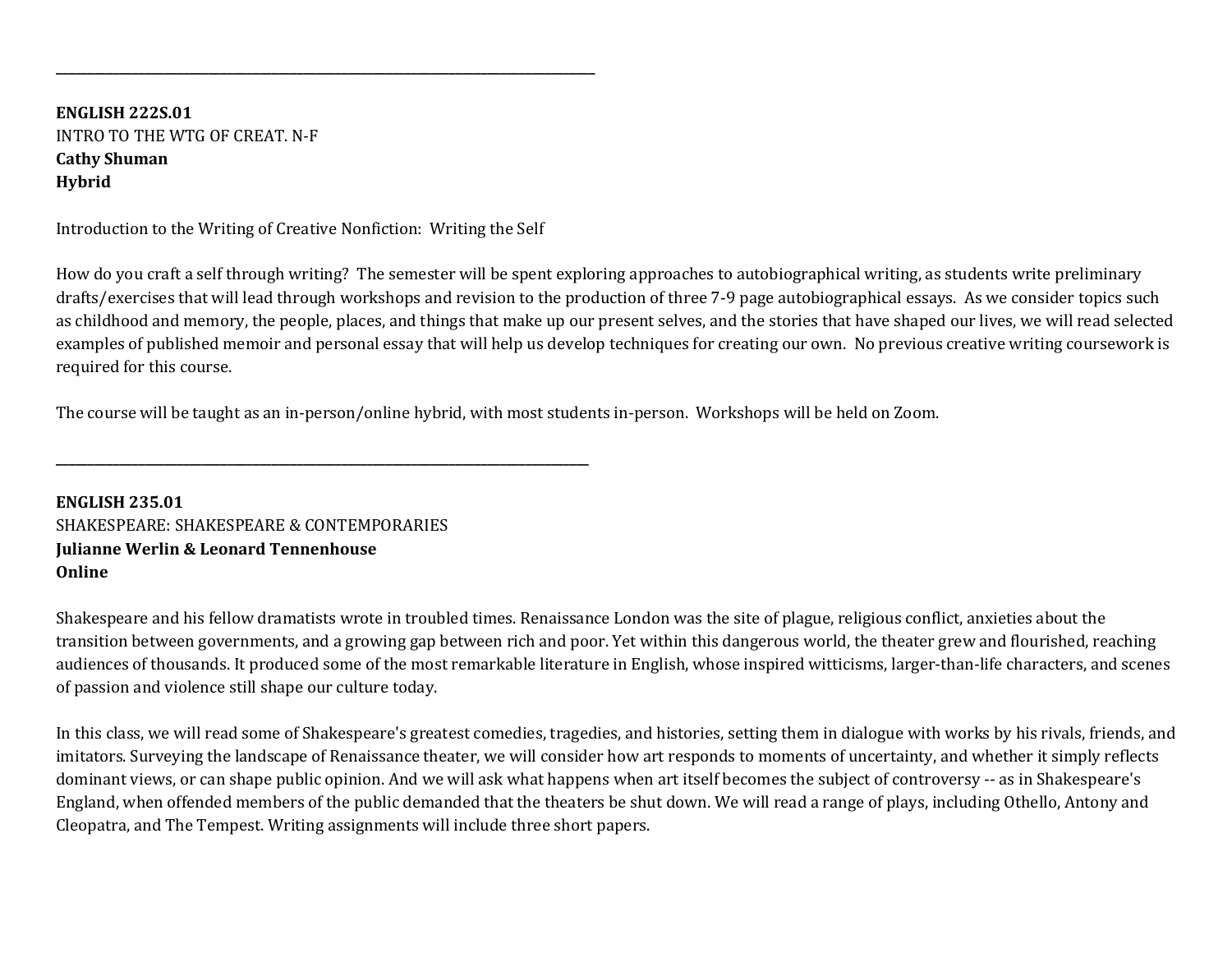**ENGLISH 236S.01** SHAKESPEARE: ON NATURE **Sarah Beckwith Online**

**\_\_\_\_\_\_\_\_\_\_\_\_\_\_\_\_\_\_\_\_\_\_\_\_\_\_\_\_\_\_\_\_\_\_\_\_\_\_\_\_\_\_\_\_\_\_\_\_\_\_\_\_\_\_\_\_\_\_\_\_\_\_\_\_\_\_\_\_\_\_\_\_\_\_\_\_\_\_\_\_\_\_\_\_**

We face now unprecedented threats to our planet. Birds, insects, and countless species of animals are dying in mass (it is the sixth extinction). We already see profound alterations in our climate and weather systems. Where do our ideas about nature come from? Are there ways of thinking about the earth that we have foolishly discarded?

We inherit ideas about nature, and relations towards it that were emergent and contested in Shakespeare's time. Francis Bacon pioneered ways of imagining new forms of control and dominion over it beyond that theologically "warranted" in the Book of Genesis; Calvin thought that human nature was utterly depraved without God's saving grace. Nature was newly "improved", claimed for cultivation, involving pushing men and women off common land so that it could sustain profitable sheep. New global frontiers were also formed by conquest and settlement, close to home in Ireland, and further away in the New World, that is the Americas. In literary terms, nature was at the center of the idealizations of pastoral, and subjected to the most penetrating analysis in Shakespearean tragedy as well as other genres.

Hitherto interwoven with fable, and folk-story, it was also the object of new taxonomies and considerations of the place of humankind within it. (Indeed the word "kind" is subject to new kinds of pressure. Who is our kin? And how kind are we? Of what kind are we?)

Unlike so many of his contemporaries whose habitat was the city, Shakespeare famously returns to Stratford towards the end of his life, and perhaps, in theatrical and conceptual terms never really left it.

In this class we will examine several habitats in Shakespeare's plays: forests, gardens, and the sea, for example, as well as ideas around wildness, tameness, cultivation, and creation. We will look at individual animals: Launce's amazing dog, Crabbe, and dogs in Shakespeare; his most famous stage direction, "Exit, pursued by a bear", and his hawks, wrens, and sparrows, complex and precise botanies, and their classical and folk heritage, especially in his discussions of the relation of art and nature. Above all we will see how Shakespeare conceived of the human body as the imaginative medium of theatre, and therefore human nature was at the heart of his dramaturgical inquiries about the kinds of creatures we are.

We will explore a range of plays (about 10 Shakespeare plays in all), and also sixteenth and seventeenth century sources that exemplify and interrogate the nature of nature. We will bring to life Shakespeare's profound testing out of his culture's resources in relation to what nature (one of the most complex words of our language) is, was, and might be. In this way too we will be exploring the nature of Shakespeare's work as well as exploration of human relations with the natural world.

Students will have the chance to keep nature journals, and to track flora and fauna imaginatively through Shakespeare's natural worlds and our own.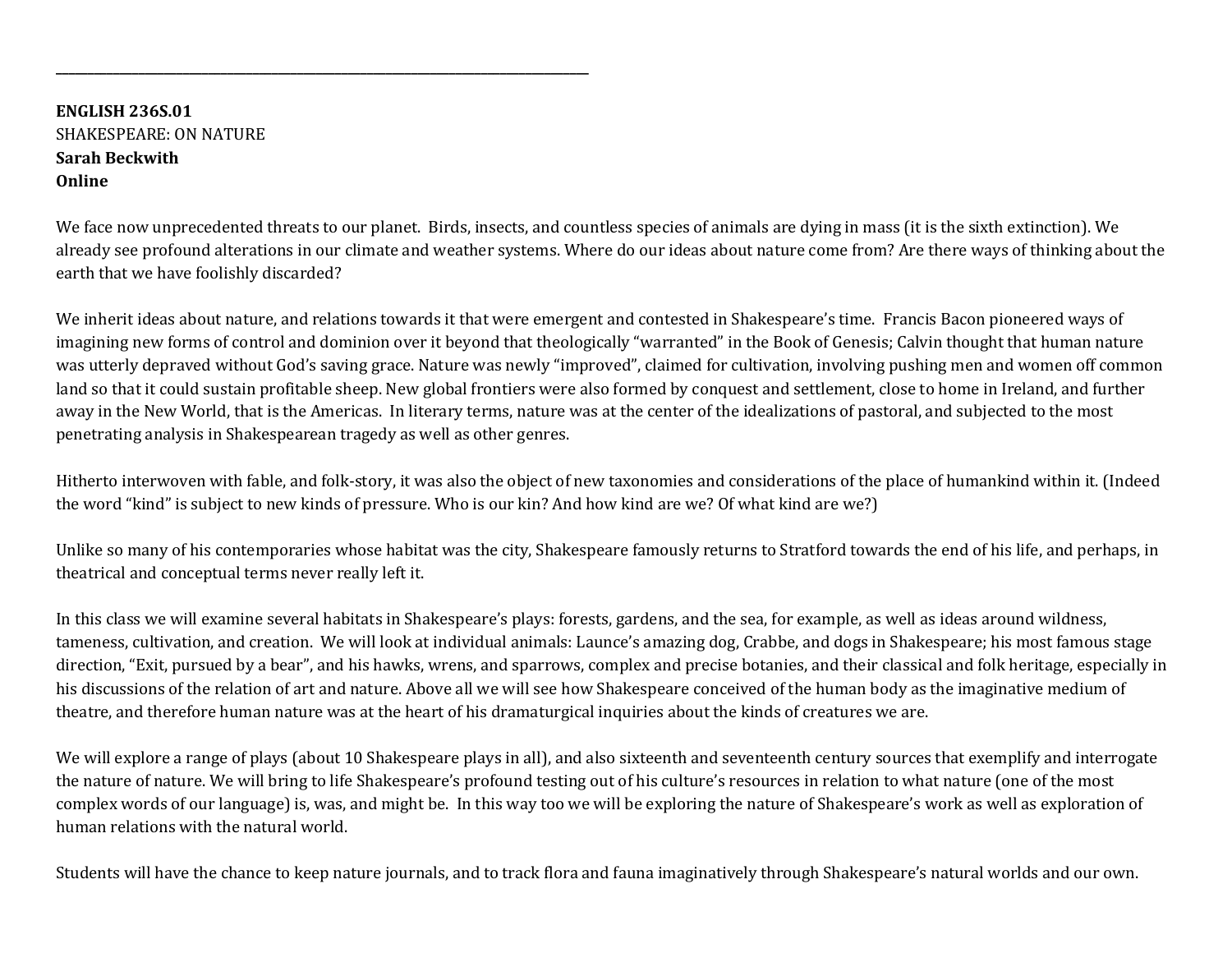**ENGLISH 245.01** ENG LIT ROMANTIC PERIOD: **REVOLUTION AND PROGRESS Catherine Lee Online**

**\_\_\_\_\_\_\_\_\_\_\_\_\_\_\_\_\_\_\_\_\_\_\_\_\_\_\_\_\_\_\_\_\_\_\_\_\_\_\_\_\_\_\_\_\_\_\_\_\_\_\_\_\_\_\_\_\_\_\_\_\_\_\_\_\_\_\_\_\_\_\_\_\_\_\_\_\_\_\_\_\_\_\_\_\_**

**\_\_\_\_\_\_\_\_\_\_\_\_\_\_\_\_\_\_\_\_\_\_\_\_\_\_\_\_\_\_\_\_\_\_\_\_\_\_\_\_\_\_\_\_\_\_\_\_\_\_\_\_\_\_\_\_\_\_\_\_\_\_\_\_\_\_\_\_\_\_\_\_\_\_\_\_\_\_\_\_\_\_\_\_\_**

Revolution and Progress, 1780-1820

Is the world progressing or regressing? Some argue that life for humans is better than ever before, that we are living the wildest dreams of those who lived on this earth centuries or even decades ago. But others insist that such a view overlooks the magnitude of human suffering that exists around the globe today, and the sheer number and scope of problems that humans face, such as climate change, economic inequality, political unrest, and more. Clearly, a consensus is yet to be reached regarding what progress really means.

The question of progress became central in the Romantic period (1780–1820), during which a series of revolutions brought the world closer to the form that we recognize today. The American Revolution, for example, gave rise to a new nation-state, and to the ideals of liberty and democracy. These ideals were championed by the French Revolution, which dismantled old ideas about social structure, the individual, and happiness, and by the Haitian Revolution, the self-liberation of slaves in Haiti from French colonial rule. The Industrial Revolution, as critic Michel Serres writes, "destroyed the agrarian, cool society of water mills and windmills" in England, and "created a new and burning society." At the heart of these revolutions was the idea that things were changing for the better, that progress was taking place.

In this course, we will explore what the individuals who lived during the Romantic period, and grappled with the concepts of progress and revolution, can teach us about these concepts, as well as related ideas about the individual, society, liberty, democracy, and happiness, by examining a variety of Romantic-era texts. Readings will include works of Romantic poetry by William Blake, William Wordsworth, Charlotte Smith, Percy Bysshe Shelley, John Keats, and others, political and philosophical writings by J. J. Rousseau, Edmund Burke, William Godwin, Mary Wollstonecraft, Thomas Malthus, and more, documents from the Haitian Revolution, the slave narrative by Olaudah Equiano, and two novels, Jane Austen's *Emma* (1815) and Mary Shelley's *Frankenstein* (1818). Assignments will include short reflection papers and medium-length essays.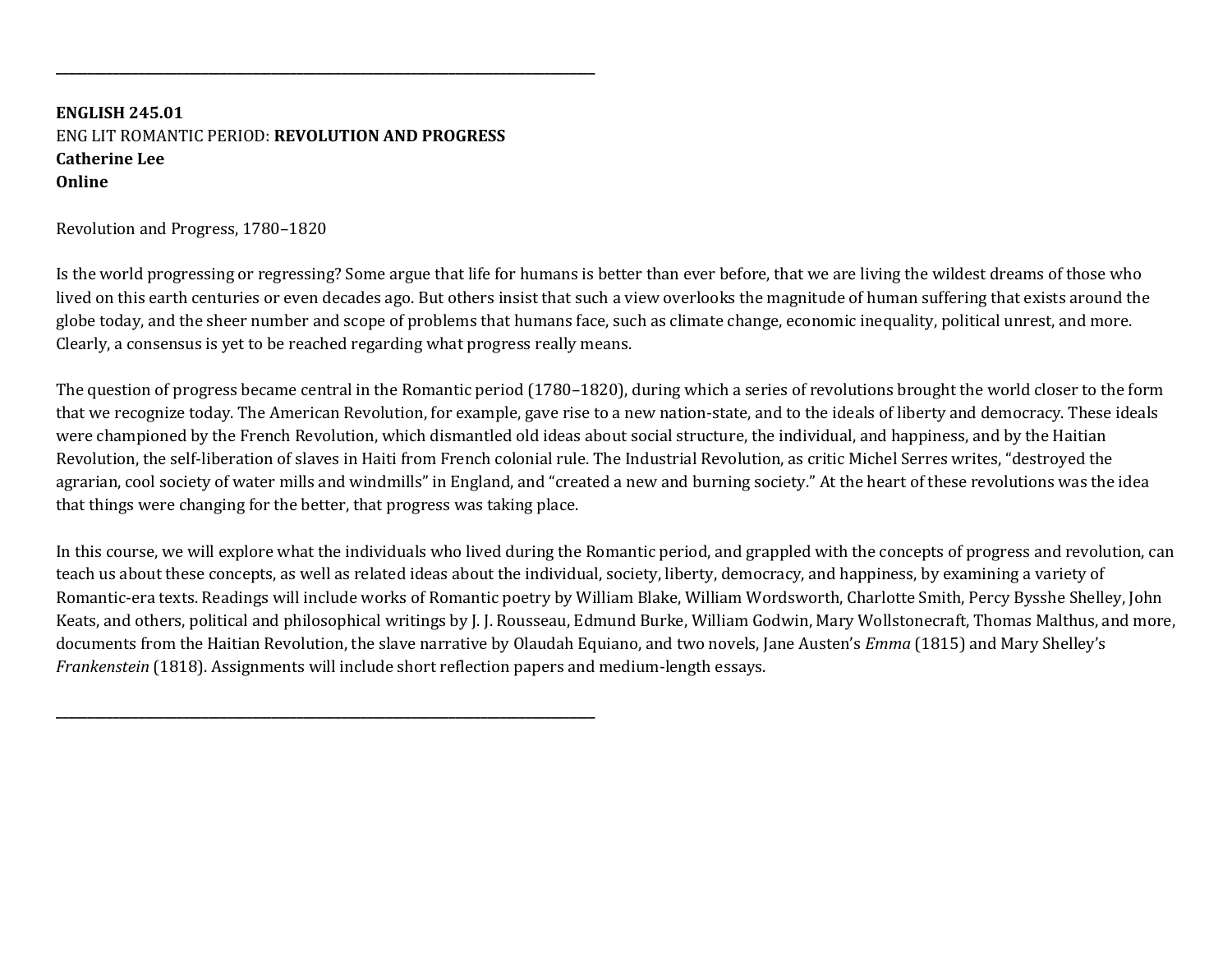#### **ENGLISH 269.01** CLASSICS OF AM LIT, 1820-1860: **AFRICAN AMERICAN LIT Karen Little Online**

In this course, we will take a long historical approach to literature, looking to Black American texts of the colonial through antebellum periods to understand the deep roots of social protest in the Black American cultural tradition. Despite barriers to free movement, to property-ownership, to education, and to the press, the earliest Black Americans produced poetry, songs, oration, fiction, and journalism. We will sample each of these genres and consider how texts harness the power and conventions of literature to advance vital arguments. Issues of note will include the institution of slavery, property rights, rights to worship, rights to literacy, rights to political participation, legal recognition, and more. Via structured research activities, students will produce original arguments about the treatment of social issues in Black American literature with options to make comparative arguments across colonial/antebellum texts and between these texts and those from later eras.

Course Requirements: Participation in class discussion and workshops; regular "blog" entries; two brief research presentations (one based on an archival object; one based on a newspaper article); one 10-minute work in progress presentation; and one 10-12 page research paper.

**ENGLISH 275S.01** INTRODUCTION TO ASIAN AMERICAN DIASPORA STUDIES **Ryan Ku Online**

**\_\_\_\_\_\_\_\_\_\_\_\_\_\_\_\_\_\_\_\_\_\_\_\_\_\_\_\_\_\_\_\_\_\_\_\_\_\_\_\_\_\_\_\_\_\_\_\_\_\_\_\_\_\_\_\_\_\_\_\_\_\_\_\_\_\_\_\_\_\_\_\_\_\_\_\_\_\_\_\_\_\_\_\_\_**

Treated as "forever foreign," not quite a minority (a "model"), Asians resurface in U.S. national culture from time to time, remembered anew amid perennial forgetting. What conditions this (dis)appearance and how does it define Asian American identity? When do Asian Americans emerge in the mainstream and to what extent does invisibility betray a constitutive role in U.S. history? This course charts the shifting place of Asians in the modernizing of America—their structural relation to U.S. sovereignty along with the solidarities and fissures, or inclusions and exclusions, within and beyond the America they reclaim. We will begin by reviewing the rise and current state of Asian American studies as a field of study in the context of political struggle and academic change. We will then read literary and cultural texts alongside ethnic historiography and criticism to trace the evolution of America's relation to an other it cannot see as a part of itself. Through three, double-sided lines of inquiry, we will lay bare the historical conditions of the present as well as the diversity of an ever unseen but by no means vanishing—in fact, the opposite—constituency.

First, we will trace new "developments" in representation to the family's longstanding construction as a contested medium of immigrant assimilation *and* the transnational migration of an economically vital yet politically excluded labor force—of coolies, "cheap farmers," "illegal aliens," and the colonized. Long before its "pivot to Asia," the U.S. has imagined the Pacific as an "American lake," which is littered by eerily reminiscent yet forgotten wars. This making of a "new" empire through wars on magical waters is the second axis we will examine by looking at the "unincorporation," internment, and proxy wars to which Asians have been subjected and contradictions among Asians due to diasporic nationalism and empire soldiering. Finally, we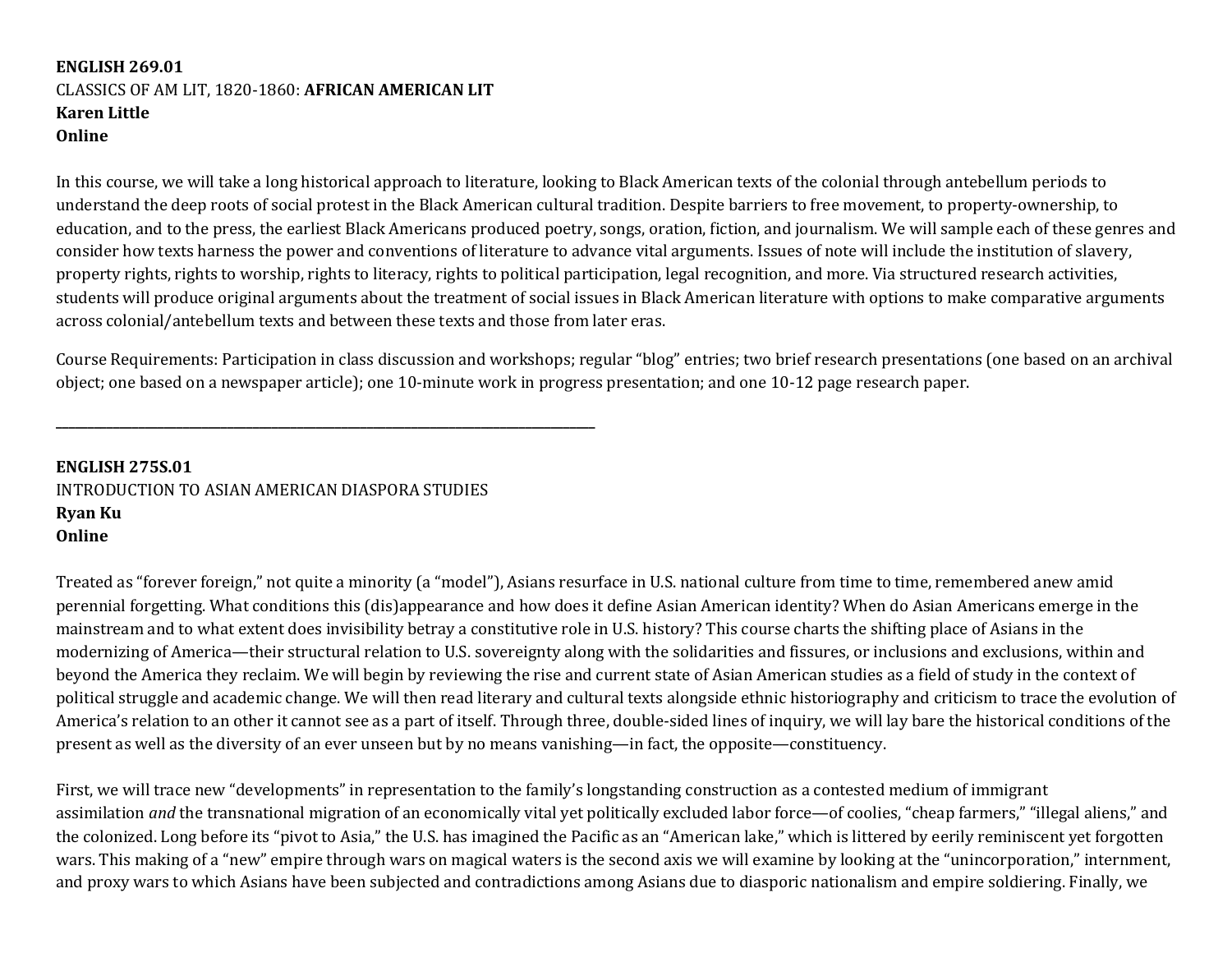will (re)turn to the "new" forms of visibility, often couched in capitalist and technological terms, that increasingly characterize Asians in America to discern interracial, indeed interspecies, relations and conflict amid their simultaneous projection to the past and the future. In providing a critical history of Asian America as a cultural and disciplinary formation, this course will expand the field's foundational concerns toward a transpacific and hemispheric Asia/America and explore minor adoptions and resistances of America, including of its aesthetic trajectory from realism to modernism, postmodernism, and beyond.

Texts may include *Crazy Rich Asians*, *The Year of the Dragon, America is in the Heart, Obasan, Night Sky with Exit Wounds, We Should Never Meet, Tropic of Orange*, Philippine–American War editorial cartoons, *Homecoming King*, *Robot Stories*, *Coolies and Cane*, *Impossible Subjects*, *The Quest for Statehood*, *Soldiering through Empire*, *Immigrant Acts*, *America's Asia*, *The Oriental Obscene*, *Alien Capital*, *Consuming Japan*, and *Dangerous Crossings*. Students will be evaluated based on class participation and presentations, written responses, (con)textual analysis, and comparative analysis or historical synthesis. This course will be taught online. Students will be required to attend the course on Zoom. Additional instruction and participation may take place through Sakai forums, small group sessions, and/or virtual office hours.

**ENGLISH 290S.01** SP TOP IN LANG. & LIT: **AFRICAN AMERICAN POETRY Nicole Higgins Online**

**\_\_\_\_\_\_\_\_\_\_\_\_\_\_\_\_\_\_\_\_\_\_\_\_\_\_\_\_\_\_\_\_\_\_\_\_\_\_\_\_\_\_\_\_\_\_\_\_\_\_\_\_\_\_\_\_\_\_\_\_\_\_\_\_\_\_\_\_\_\_\_\_\_\_\_\_\_\_\_\_\_\_\_\_\_**

Contemporary African American Poetry

"I've come here to lash out / I've come here to reclaim my tenderness / Which is not linear and I'm trying to remember..." -Harmony Holiday

This course will explore a range of African American poetry written since 2008. Many rushed to hail the moment, with the election of the first Black president, as a turn to a "post-racial" America. Instead, it was marked by ongoing and increasingly visible racial violences. The variety of witness-bearing responses from Black poets in particular invites an exploration of the relationships between their culturally-informed poetics, Black life, and the American literary canon. How are contemporary Black poets contending with historical notions like "art for art's sake," or the Black Aesthetic? How do they navigate the lived and psychic experiences of race in their poems? What kind of space is made for the concurrent parts of their identities, both on and off the page? How are these considerations shaping the landscape of American poetry in the 21st century?

Likely texts include: Jericho Brown's *The Tradition*, Camonghne Felix's *Build Yourself a Boat*, Ross Gay's *Catalog of Unabashed Gratitude*, Claudia Rankine's *Citizen*, and Avery R. Young's *booker t. soltreyne: a race rekkid.* 

Open to all majors and levels. No prerequisites, no exams. In addition to thoughtful participation in class discussions, students will write short reflection papers, and either a longer critical essay or short collection of poems + critical introduction.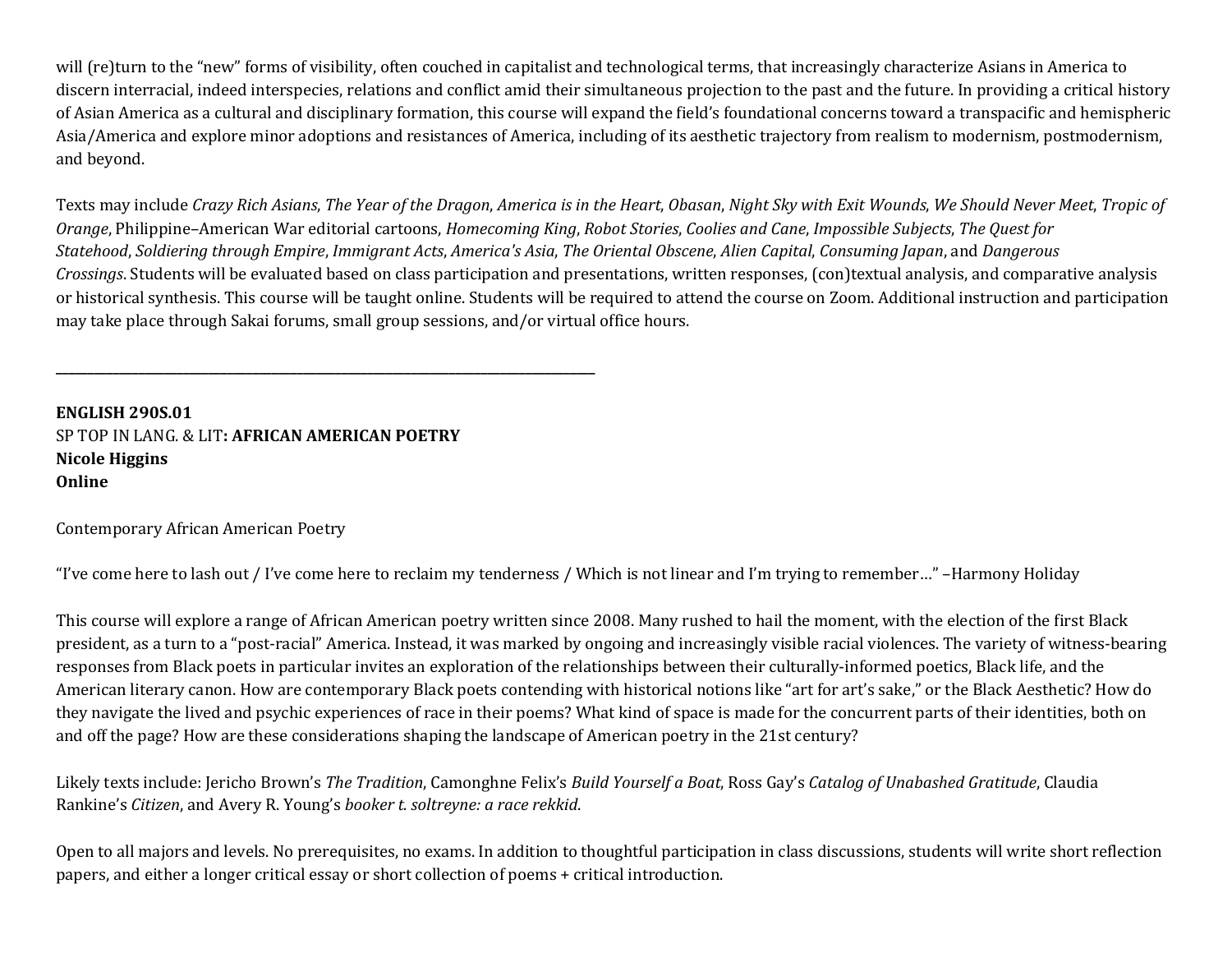#### **ENGLISH 290S-4.01** SP TOPICS IN CREATIVE WRITING: FLASH NONFICTION **Cathy Shuman Online**

Experimenting with creative nonfiction style, tone, and structure, in this class we will explore the challenges and opportunities offered by the genre of flash nonfiction (very short personal essays). Over the course of the semester each student will gather material for, draft, workshop, revise, and polish a series of six flash nonfiction pieces of 600-800 words each, using a variety of approaches. Along the way, in-class writing exercises and published examples of flash nonfiction will provide inspiration and ideas. No previous creative writing coursework is required for this course.

**ENGLISH 290S-4.02** SP TOPICS IN CREATIVE WRITING: TRANSFORMING FACT INTO FICTION **Akhil Sharma Hybrid**

**\_\_\_\_\_\_\_\_\_\_\_\_\_\_\_\_\_\_\_\_\_\_\_\_\_\_\_\_\_\_\_\_\_\_\_\_\_\_\_\_\_\_\_\_\_\_\_\_\_\_\_\_\_\_\_\_\_\_\_\_\_\_\_\_\_\_\_\_\_\_\_\_\_\_\_\_\_\_\_\_\_\_\_\_\_**

**\_\_\_\_\_\_\_\_\_\_\_\_\_\_\_\_\_\_\_\_\_\_\_\_\_\_\_\_\_\_\_\_\_\_\_\_\_\_\_\_\_\_\_\_\_\_\_\_\_\_\_\_\_\_\_\_\_\_\_\_\_\_\_\_\_\_\_\_\_\_\_\_\_\_\_\_\_\_\_\_\_\_\_\_\_**

**\_\_\_\_\_\_\_\_\_\_\_\_\_\_\_\_\_\_\_\_\_\_\_\_\_\_\_\_\_\_\_\_\_\_\_\_\_\_\_\_\_\_\_\_\_\_\_\_\_\_\_\_\_\_\_\_\_\_\_\_\_\_\_\_\_\_\_\_\_\_\_\_\_\_\_\_\_\_\_\_\_\_\_\_\_**

At its core, this course grapples with what fiction provides that non-fiction does not.

Over the course of the semester, students will interview a subject multiple times to gain an understanding of the subject's experiences. They will then use these interviews to identify the arc of a possible story and the story's relevant characters. They will then consider the formal requirements of this possible story and read other works that are comparable to the story they wish to write. Finally, they will write multiple drafts of a fifteen to twenty-five page story.

**ENGLISH 321S.01** INT. WORKSHOP WTG OF FICT. **JP Gritton Hybrid**

This course will build on the concepts outlined in "ENGL 221S – Introduction to the Writing of Fiction." Students will work to apply the concepts outlined in craft essays by Kate Bernheimer, Pete Turchi, and others to their own fiction through weekly writing exercises on setting, point of view,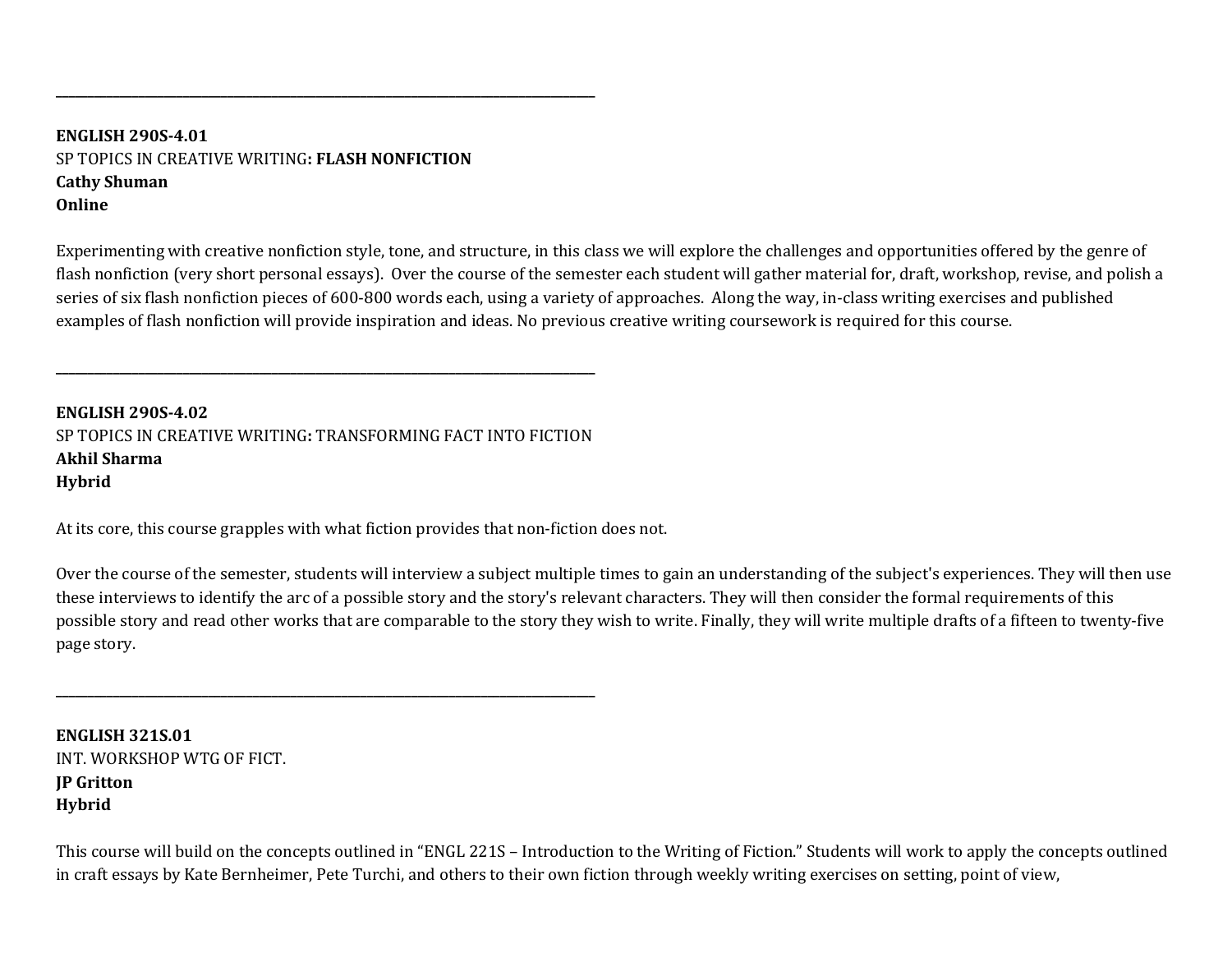characterization, and voice. While learning from masters of the craft, students will also work to complicate any easy understanding of the "rules" of writing fiction. How and when (for one example) might we tell, instead of show? When might (for yet another example) a "flat" character suit our purposes better than a "round" one, and how do stories like A.S. Byatt's "The Thing in the Forest" complicate easy notions about a character "depth"? In addition to weekly writing exercises, students will submit three complete short stories to the workshop, revising one before semester's conclusion. This is a HYBRID class: in addition to our bi-weekly meetings, we'll maintain a robust online presence on the class's Sakai site. For those unable to attend in-person meetings, alternative/asynchronous assignments and readings will be available, among them: posting discussion questions on readings, as well as informally "workshopping" classmates' fiction on the discussion board. In addition to weekly writing exercises, students will submit one fully revised short story at semester's end, along with a final portfolio "letter" that articulates their revision process.

#### **ENGLISH 377.01** CONTEMPORARY NOVEL**: POSTCOLONIAL LITERATURE Russell Coldicutt Online**

**\_\_\_\_\_\_\_\_\_\_\_\_\_\_\_\_\_\_\_\_\_\_\_\_\_\_\_\_\_\_\_\_\_\_\_\_\_\_\_\_\_\_\_\_\_\_\_\_\_\_\_\_\_\_\_\_\_\_\_\_\_\_\_\_\_\_\_\_\_\_\_\_\_\_\_\_\_\_\_\_\_\_\_\_\_**

Postcolonial Literature: From Colony to Computation

A civilization depends upon the fictions that its people use to understand themselves, their relation to each other, and to the places they live. It's therefore no coincidence that for most of the history of English literature, Western readers have presumed that the best literature, in fact the only literature worth reading, has come from the First World—from England and its settler nations. This literature provided its readers with a shared understanding of how they should behave and is in this sense partly responsible for producing the cultural sensibilities that limit what and, crucially, who is excluded from a society. This is no less true for today's globally interconnected world as it was for the readers at the height of the British Empire. A study of a society's literary forms provides us with a way to understand how a given population understands itself and its relation to those it excludes from its social interactions. 

So, what does it mean when the majority of literature produced by the First World fails to mention its dependence on colonialism, past and present? In this class, we'll explore how this murky division between history and fiction has come to shape how writers and readers alike understand their relation to the past, the present, and to their means of expression through literary genre. To do so, we look to the fictions of the twentieth and twenty-first century from the former British Empire and Commonwealth—both those considered by that Empire as central, as well as those considered peripheral. We will discover how the most prolific writers of those centuries came up with strategies in order to come to terms with, or hide, the historical facts of empire and its continuing effects on their present day. As we move through some of the most important works of fiction written during the twentieth and into the twenty-first century, we'll tease out some of the issues to emerge out of the uneasy relation between colonial history and literature as it appears in the novel, drama, poetry, and film: cultural-nationalism, diaspora, and globalization; histories, identities, and generational shifts; literary form and the idea of "postcolonial literature."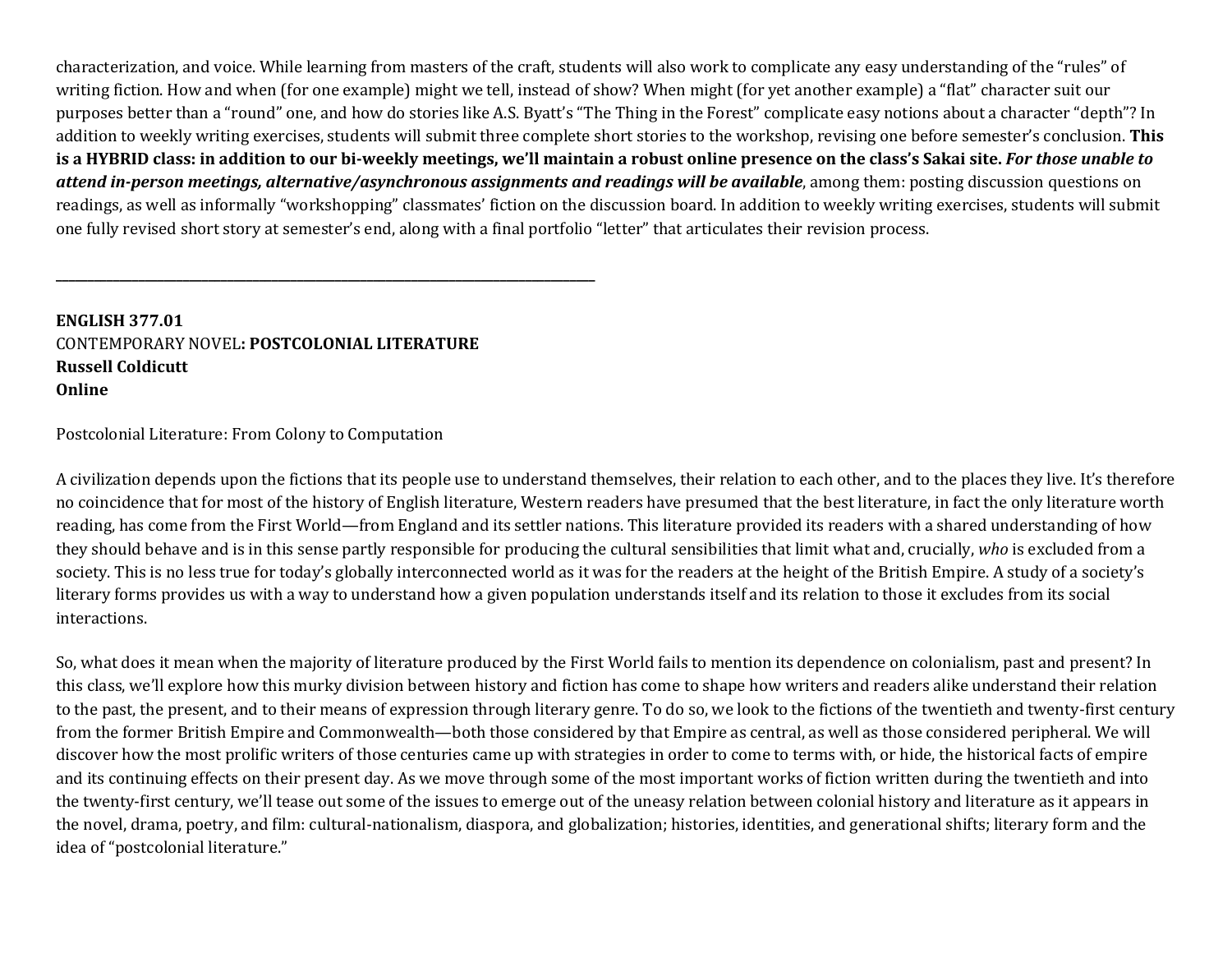Students will write three short responses (under 1 page), one short essay (5-7 pages), and one final essay (8-10 pages) instead of a final exam. This course will be held online with both synchronous and asynchronous options.

**ENGLISH 386.01 SCIENCE FICTION FILM Priscilla Wald & Margaret McDowell Online**

**\_\_\_\_\_\_\_\_\_\_\_\_\_\_\_\_\_\_\_\_\_\_\_\_\_\_\_\_\_\_\_\_\_\_\_\_\_\_\_\_\_\_\_\_\_\_\_\_\_\_\_\_\_\_\_\_\_\_\_\_\_\_\_\_\_\_\_\_\_\_\_\_\_\_\_\_\_\_\_\_\_\_\_\_\_**

**\_\_\_\_\_\_\_\_\_\_\_\_\_\_\_\_\_\_\_\_\_\_\_\_\_\_\_\_\_\_\_\_\_\_\_\_\_\_\_\_\_\_\_\_\_\_\_\_\_\_\_\_\_\_\_\_\_\_\_\_\_\_\_\_\_\_\_\_\_\_\_\_\_\_\_\_\_\_\_\_\_\_\_\_\_**

The computer running your spaceship has turned homicidal; you have crash landed on a planet run by talking apes. Your little sister can read your mind; your future is revealed in the DNA sample taken moments after your birth. From space travel to time travel, from mind control to genetic manipulation, from aliens to sentient robots, no genre has more fully captured—and influenced--the relationship between important scientific discoveries and profound geopolitical and social transformations than science fiction. It registers the anxieties and hopes, the terror and the anticipation that comes with scientific innovation and social change. This class will consider science fiction film from its rise in the 1950s through the present. From its earliest years, science fiction film offered an important mode of engaging profound social changes and of imagining ethical responses to them. In its depiction of the future or of other worlds entirely, it offered a template for rehearsing a variety of outcomes for contemporary dilemmas, from the cultural negotiations of the multi-galactic crew of the starship Enterprise in *Star Trek* to the consequences of genetic determinism in the sterile world of *Gattaca*. And it staged explorations of human potential and limitations in the Atomic Age through such scenarios as the discovery of alternate universes and mental dimensions, the implications of human evolution and the creation of artificial intelligence, encounters with alien beings and worlds, and the ultimate unthinkable that was never really far from the human imagination: the consequences of full-scale nuclear war or environmental apocalypse. Since its proliferation in the post-war period, this cinematic genre, with its fantastical settings, imaginative plotlines, and inventive special effects, has dramatically registered collective responses to the radical scientific innovations and geopolitical transformations that have characterized the second half of the twentieth century and the first decades of the twenty-first and has forged new mythologies for the contemporary world.

This class will be organized around the relationship between scientific innovation and social and geopolitical transformation: how, for example, the threats of nuclear war and the exhaustion of environmental resources, discoveries in virology and genetics, and the innovations in cybernetics intersect with decolonization and global development, race relations, and new social and geopolitical configurations. We will explore how science fiction film registers and responds to the contours and uncertainties of a changing world: to the challenges to the concept of human being and to the survival of the species. We will consider both how the films stage the dilemmas emerging from scientific and social change and how they posit responses to them. We will explore the cinematic innovations, the social criticism, and the mythological imaginings of science fiction film.

**Course Structure and Requirements:** This class will be taught online. It will be half lecture and half seminar. Requirements include a critical essay and revision, weekly blog postings, and a final project.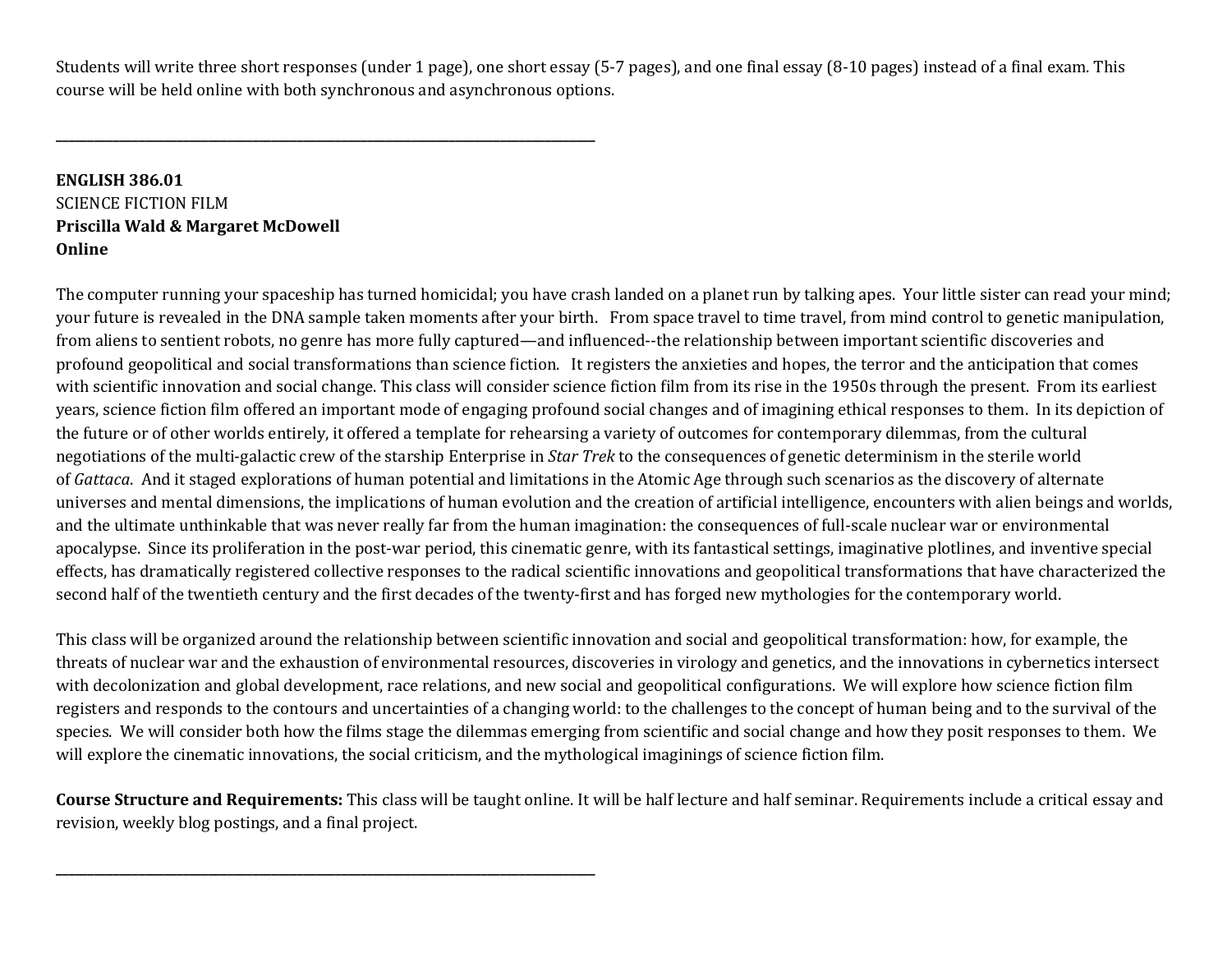#### **ENGLISH 390-1.01** SINGLE AMER AUTHOR (TOP): T.S. ELIOT **Victor Strandberg Online**

Regarded in his lifetime as a dominant force in modern poetry (compared by one critic to "the sun and the moon in the firmament"), T. S. Eliot has largely retained his iconic status nearly a century and a half since his birth. The central purpose of this course is to facilitate a better understanding of Eliot's whole poetic oeuvre, from "Prufrock" and "The Waste Land" through "The Hollow Men," "Ash-Wednesday" and "Four Quartets." To enhance this effort, we will also read one or more of Eliot's plays and broadly examine his literary/cultural commentary, his biography, and the historical context of his life and work. An abundance of recent Eliot scholarship, including the release online of over a thousand letters of his to an intimate female friend, will provide opportunities for original scholarship.

**ENGLISH 390S-1.01** SINGLE AMERICAN AUTHOR (TOP): **EMILY DICKINSON Joseph Donahue Online**

**\_\_\_\_\_\_\_\_\_\_\_\_\_\_\_\_\_\_\_\_\_\_\_\_\_\_\_\_\_\_\_\_\_\_\_\_\_\_\_\_\_\_\_\_\_\_\_\_\_\_\_\_\_\_\_\_\_\_\_\_\_\_\_\_\_\_\_\_\_\_\_\_\_\_\_\_\_\_\_\_\_\_\_\_\_**

**\_\_\_\_\_\_\_\_\_\_\_\_\_\_\_\_\_\_\_\_\_\_\_\_\_\_\_\_\_\_\_\_\_\_\_\_\_\_\_\_\_\_\_\_\_\_\_\_\_\_\_\_\_\_\_\_\_\_\_\_\_\_\_\_\_\_\_\_\_\_\_\_\_\_\_\_\_\_\_\_\_\_\_\_\_**

The adultery, betrayal, homoeroticism, tragic death and contested estate would make "The Dickinsons of Amherst," were it ever a series, a hit, at least on PBS. Then there's the central figure, Emily Dickinson, who was, there's no polite way to put this, the greatest lyric poet in the English language. This course is an answer to her own question: Dare you see a Soul at the White Heat? To do so, we will read through her extraordinary Collected Poems, some of her letters, and works that influenced her, and that she influenced. We will explore her confrontations with such matters as love, death, belief, the fate of the soul, in those sharp small poems, by turns witty and grave, that aspire to the condition of lightning.

**ENGLISH 390S-1.02** SINGLE AMERICAN AUTHOR: **ZORA NEALE HURSTON Jarvis McInnis Online**

#CiteBlackWomen: Reading Zora Neale Hurston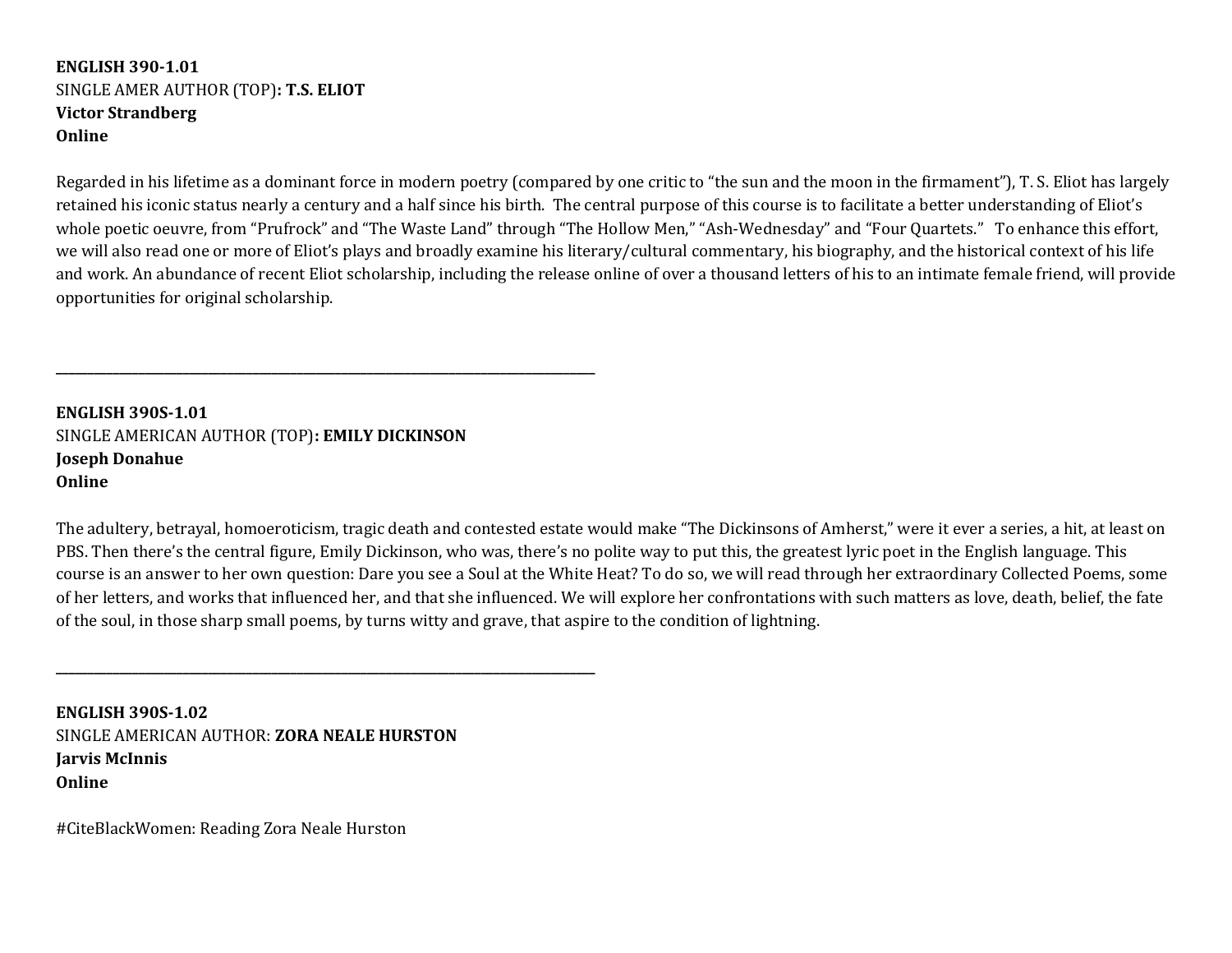This course examines the life and work of Zora Neale Hurston. Though best known as a novelist of the Harlem Renaissance, Hurston was also a formally trained anthropologist, who wrote and experimented across a range of literary genres and cultural media, including: novels, short stories, plays, anthropological essays, political essays, autobiography, sound recordings and documentary film footage. In addition to Harlem, she spent a considerable part of her career traveling throughout the US South and the Caribbean collecting and theorizing black vernacular culture, such as folklore, music, dance, and religious expression. Bringing together literature, music, gender and sexuality studies, and performance studies, this course will explore the vast range of Hurston's impressive oeuvre. Some questions we will take up include: What is the relationship between literature and anthropology in Hurston's oeuvre? How does her work converge with and depart from that of her male contemporaries (e.g., Richard Wright, Sterling Brown, and Langston Hughes) who also wrote about black culture in the US South? How does she represent gender, and particularly black women's experiences, in her work, and what is its significance for contemporary black feminism? How do Hurston's depictions of "the folk" defy conventional understandings of black modernity? How does the emphasis on the US South and the Caribbean in her work offer an alternative geographic framework for exploring questions of diaspora? Can we trace linkages between her literary, sonic and visual projects, and if so, how might this function as a model for practicing and understanding interdisciplinarity and, more specifically, the project of Black Studies?

**ENGLISH 397S.01** NARRATIVES OF MIGRATION **Dominika Baran Hybrid**

 $*$ Not a service -earning course this semester $*$ 

**\_\_\_\_\_\_\_\_\_\_\_\_\_\_\_\_\_\_\_\_\_\_\_\_\_\_\_\_\_\_\_\_\_\_\_\_\_\_\_\_\_\_\_\_\_\_\_\_\_\_\_\_\_\_\_\_\_\_\_\_\_\_\_\_\_\_\_\_\_\_\_\_\_\_\_\_\_\_\_\_\_\_\_\_\_**

\_\_\_\_\_\_\_\_\_\_\_\_\_\_\_\_\_\_\_\_\_\_\_\_\_\_\_\_\_\_\_\_\_\_\_\_\_\_\_\_\_\_\_\_\_\_\_\_\_\_\_\_\_\_\_\_\_\_\_\_\_\_\_\_\_\_\_\_\_\_\_\_\_\_\_\_\_\_\_\_\_\_\_\_\_

Migration is a journey, and a journey makes for a story. Whether it is a story of dreams and successes, of struggling with physical and emotional challenges, of traumatic pain suffered by refugees from war-torn regions, of mixed emotions that accompany discovery and loss, or of some combination of these, the story of migration is always captivating because it touches on things deeply important to all of us as humans: home, family, belonging, identity. In this course, we will explore narratives, or stories, of migration, as told by refugees and immigrants from across the world, through different media: written, spoken, photographed, constructed digitally on social media. Narratives as texts are of great interest to a number of disciplines, including literature, cultural studies, linguistics, anthropology, psychology, and sociology, because studying them allows us to examine how people make sense of their lived experience. This course approaches narratives of migration primarily from the perspective of sociocultural linguistics and discourse analysis, but we will refer to other scholarly traditions as well, such as literary criticism and cultural studies, to explore the interdisciplinary nature of narrative research. Throughout the course, we will also think about different ways of defining a narrative, about what distinguishes it from other forms of discourse or other types of texts, and about new forms that narratives can take in the age of globalization and in the multimodal, translocal contexts of social media.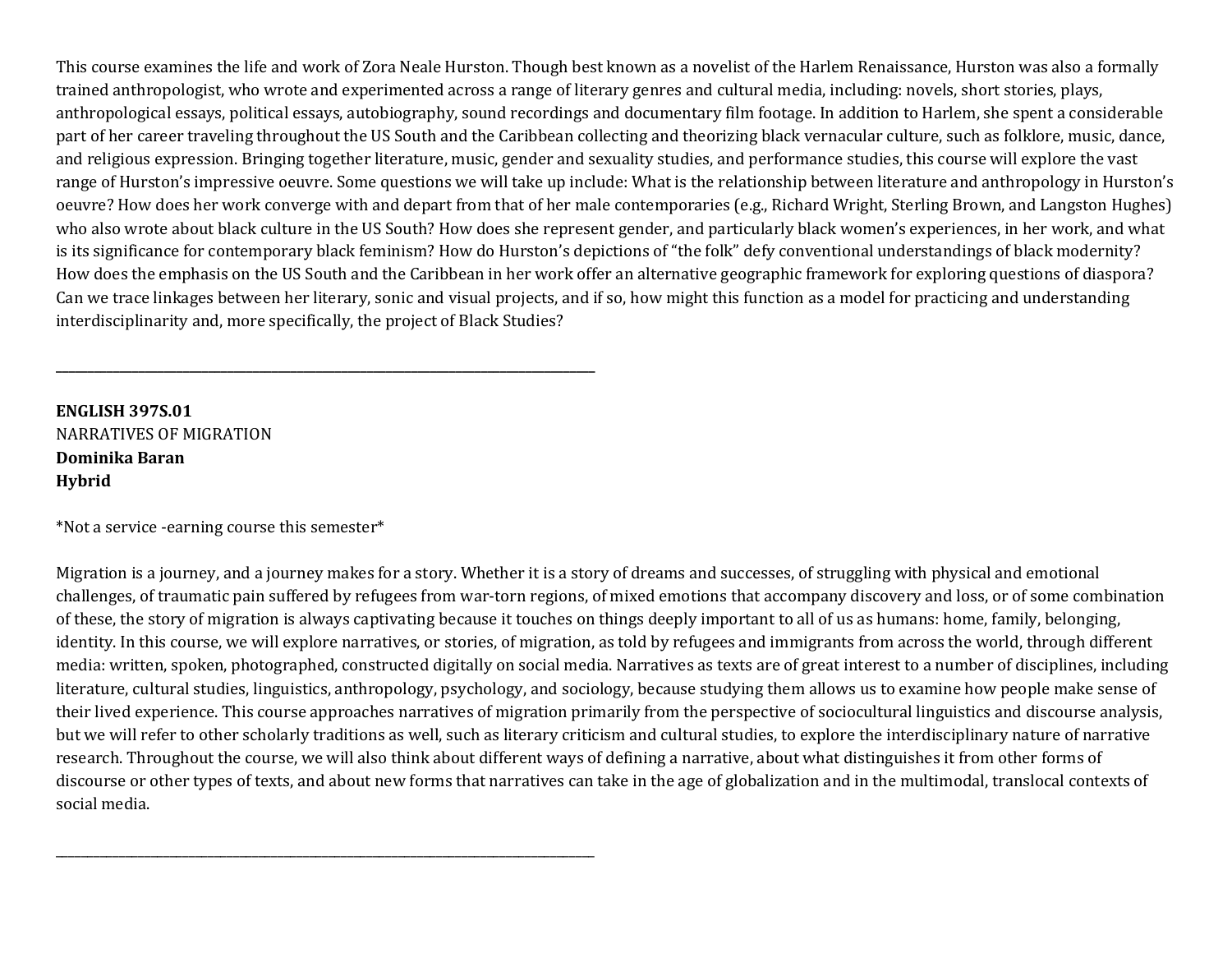#### **ENGLISH 420S.01** ADV WORKSHOP WTG. POETRY **Nathaniel Mackey Online**

Advanced Writing Workshops build on the work done at the intermediate level, and are intended for the most well-prepared and gifted creative writing students. Pre-requisite: English 320S or consent of the instructor if prior work merits admission to the class (as judged by the instructor).

**ENGLISH 421S.01** ADV WORKSHOP WTG. FICTION **Mesha Maren-Hogan Online**

The Advanced Writing Workshop in Fiction builds on work done at the intermediate level and is intended for the most well-prepared and gifted creative writing students. In this course, you will hone and polish your fiction writing skills with an eye towards revision and full manuscript development. This course is built to prepare you to continue professionally after your undergraduate studies, either in an MFA program or on your own. Because you cannot write well without reading extensively, we will read and discuss five full-length fiction books as well as James Wood's craft manual *How Fiction Works*. You will write and revise continuously throughout the semester as well as engaging in feedback with your peers.

**ENGLISH 490S-10.01** SP TOP CRITICISM/THEORY/METH: SELF-HELP NARRATIVES **Kathy Psomiades Online**

\_\_\_\_\_\_\_\_\_\_\_\_\_\_\_\_\_\_\_\_\_\_\_\_\_\_\_\_\_\_\_\_\_\_\_\_\_\_\_\_\_\_\_\_\_\_\_\_\_\_\_\_\_\_\_\_\_\_\_\_\_\_\_\_\_\_\_\_\_\_\_\_\_\_\_\_\_\_\_\_\_\_\_\_\_

\_\_\_\_\_\_\_\_\_\_\_\_\_\_\_\_\_\_\_\_\_\_\_\_\_\_\_\_\_\_\_\_\_\_\_\_\_\_\_\_\_\_\_\_\_\_\_\_\_\_\_\_\_\_\_\_\_\_\_\_\_\_\_\_\_\_\_\_\_\_\_\_\_\_\_\_\_\_\_\_\_\_\_\_\_

This course examines self-help writing as genre and as cultural phenomenon. From business advice about productivity and entrepreneurship, to instructions on how to dress and decorate so as to reveal your "true self," to the podcasts that help you to be happier through positive thinking and self love, self help is ubiquitous. We'll be making self help the object of our study, using the methods of theorists of culture like Michel Foucault and Pierre Bourdieu; we'll also be looking at a few 19<sup>th</sup>, 20<sup>th</sup> or 21<sup>st</sup> century novels that speak to the intersection of literary and self-help ideas of the self. As a Criticism/Theory/Methodology course, this course will focus both on the theories and methodologies that allow us to analyze and criticize self help, and on the reading techniques that allow us to understand the narrative pleasure self help offers.

Some short (2-3) page written assignments, and two assignments that take the form of podcast episodes—one practicing the genre and one critical analysis—along with brief written rationales for those episodes.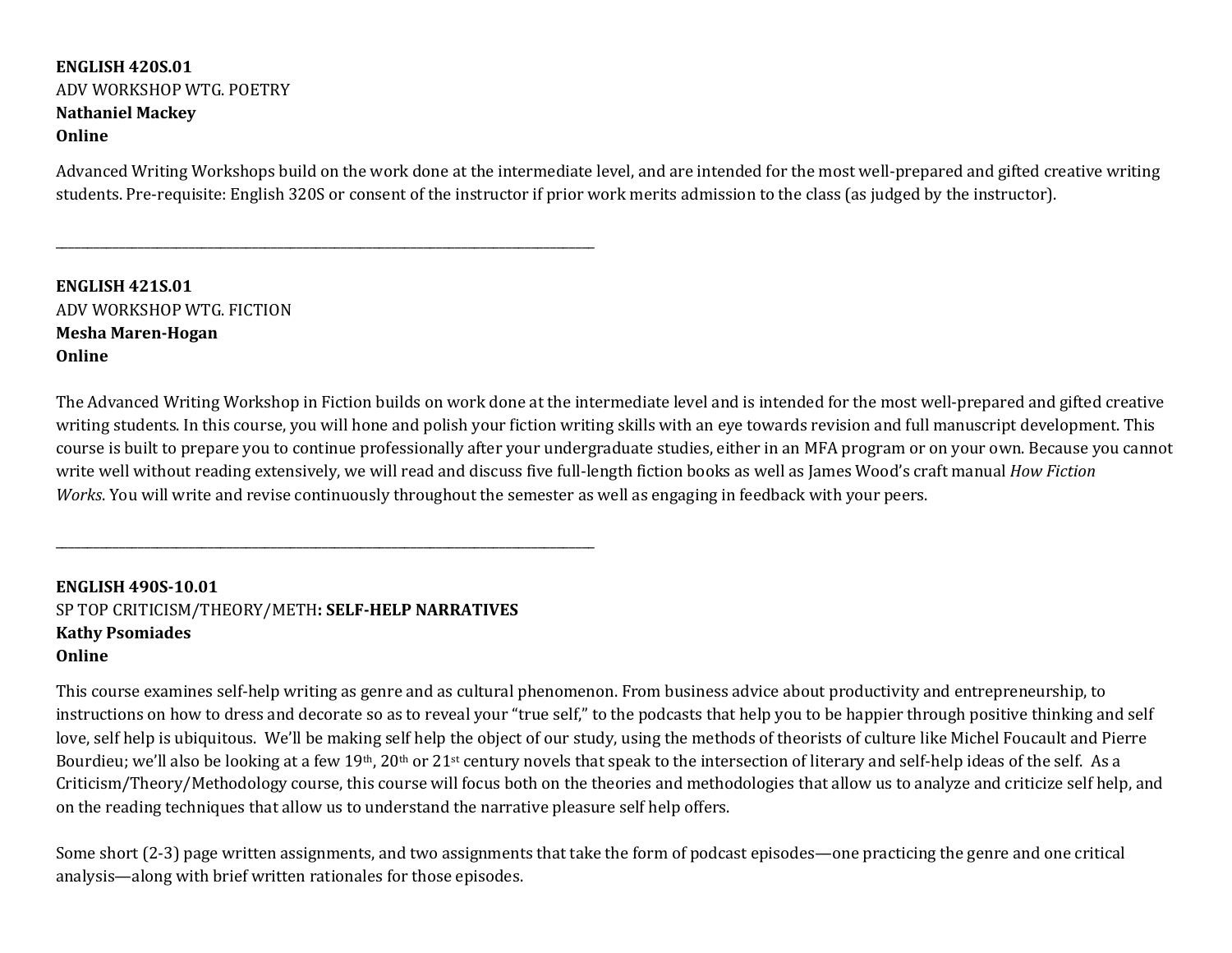### **ENGLISH 590S-4.01** SP TOP CRITICISM/THEORY/METH: END OF THE WEST **Corina Stan Online**

\_\_\_\_\_\_\_\_\_\_\_\_\_\_\_\_\_\_\_\_\_\_\_\_\_\_\_\_\_\_\_\_\_\_\_\_\_\_\_\_\_\_\_\_\_\_\_\_\_\_\_\_\_\_\_\_\_\_\_\_\_\_\_\_\_\_\_\_\_\_\_\_\_\_\_\_\_\_\_\_\_\_\_\_\_

The "End" of the West

This seminar will trace the history of the term "the West" (or "Western civilization") and the cultural pessimism that has accompanied it since its beginnings. We will examine the resilience of European imperial ambitions (from the Holy Roman Empire to the "scramble for Africa"), and the fear that "the West" would suffer a similar fate to the Roman Empire, whose collapse served, for centuries, as a cautionary tale; study the ways in which Greek philosophy, Roman law, and Judeo-Christian morality have been construed as the three main pillars of European identity, and unpack the controversy generated by historians who made a case for the Afro-Asiatic roots of European civilization (Martin Bernal, Tim Whitmarsh); understand the enduring influence of the fetishization, by the "father" of European art history Johan Winckelmann, of "white" Greek sculpture (ignoring that the originals were actually colored), and its connection to race theories that emerged at a time of imperial expansion, serving to justify it (Nell I. Painter, Sarah Bond); how the West's self-understanding was challenged by colonialism and decolonization, waves of immigration, the fall of the Berlin Wall and of the Eastern Block, the crises of 2016 (Charlie Hebdo, the refugee crisis, Brexit...), the rise of the Patriotic Europeans Against the Islamisation of the Occident (Pegida) and other far-right groups.

We will also evaluate arguments put forward by thinkers who construed Europe as a philosophical project (Husserl to Derrida, Rodolphe Gasché, Simon Glendinning), by critics of Western imperialism (from Aimé Césaire's *Discourse on Colonialism*, Richard Wright's report from the Bandung conference *The Color Curtain* and the European lectures in *White Man, Listen!,* James Baldwin's "Powers and Princes", and Samir Amin's *Eurocentrism*, to Thomas Pakenham's *The Scramble for Africa* and Walter Mignolo's *On Decoloniality*), and by nostalgic critics of European decline (Rolf Peter Sieferle's *Finis Germania*, Walter Laqueur's *The Last Days of Europe* and *After the Fall*, Douglas Murray's *The Strange Death of Europe*). We will also explore some of these themes in novels by Joseph Conrad, Leila Sebbar, Jenny Erpenbeck, Michel Houellebecq, and Caryl Phillips.

**ENGLISH 590S-4.03** SP TOP CRITICISM/THEORY/METH: TRANSGRESSION & REDEMPTION **Thomas Ferraro Online**

\_\_\_\_\_\_\_\_\_\_\_\_\_\_\_\_\_\_\_\_\_\_\_\_\_\_\_\_\_\_\_\_\_\_\_\_\_\_\_\_\_\_\_\_\_\_\_\_\_\_\_\_\_\_\_\_\_\_\_\_\_\_\_\_\_\_\_\_\_\_\_\_\_\_\_\_\_\_\_\_\_\_\_\_\_

A Seminar in Mythopoetic Fiction and Theory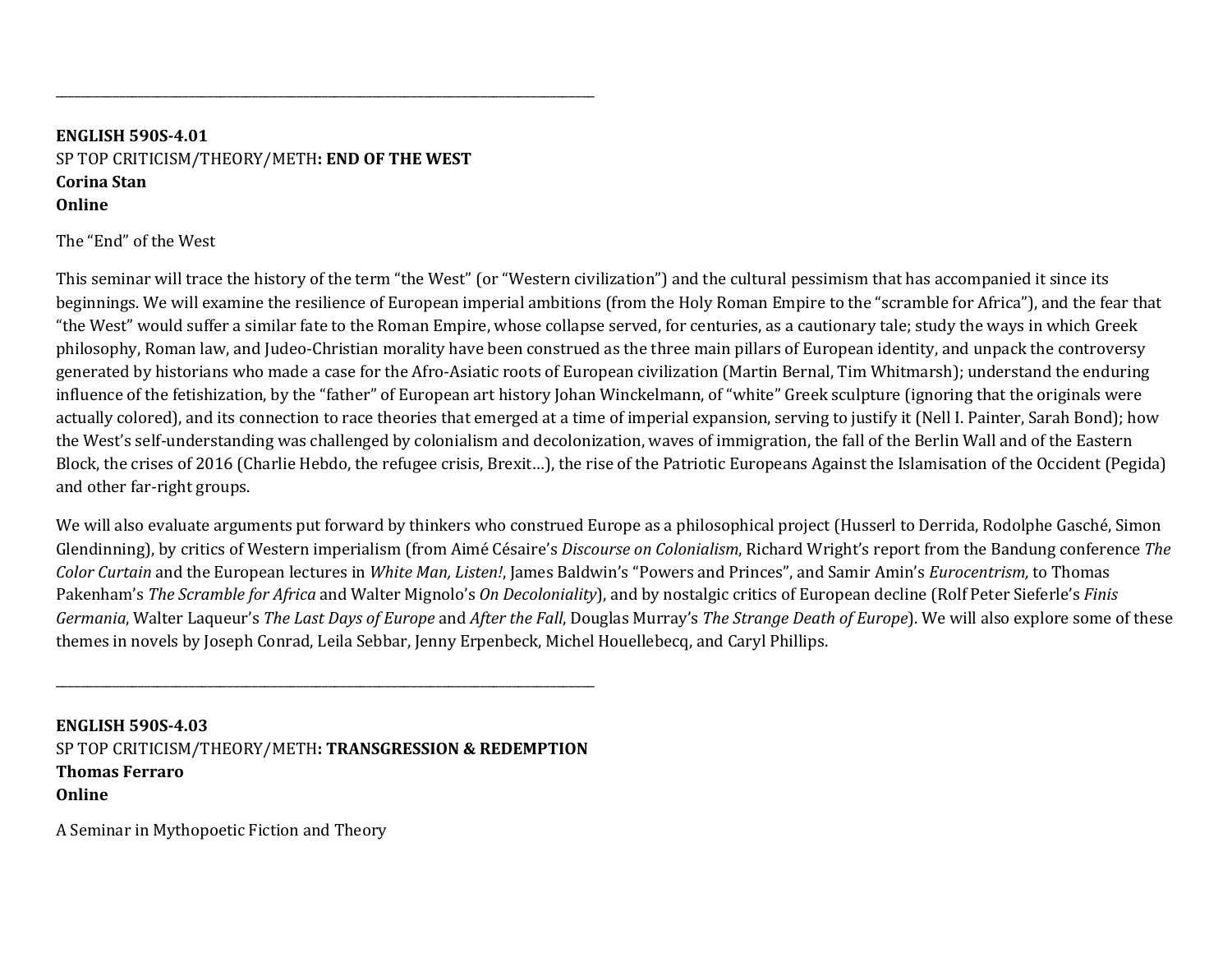American literature is distinguished by the number of dangerous and disturbing books in its canon--and American scholarship by its ability to conceal this fact.

--Leslie Fiedler, October 1959

A work of this span goes against the grain of current critical taste, but we haven't seen the forest for the trees much in recent years, and I think "Transgression & Redemption" will hit a lot of reset buttons, and jumpstart important new works. --Anonymous ms. reviewer, February 2019

I invite you to a seminar in exposure, if not immersion and participation. The exposure is to an ambitious updating (feminist and queer, Morrisonian and Jamesonian, pan-sensorial and sacramentally alert) of the greatest account ever given of canonical U.S. storytelling, Leslie Fiedler's Love & Death in the American Novel. For it was Fiedler who first taught us that American narrative is a compulsive restaging (Protestantly derived, Protestantly directed) of the interplay among sex, violence, and sanctity, and it is one of the unrecognized byproducts of nearly a half-century of canonical revision--under the signs of gender, race, class, and disapora--that it re-animates and re-inflects but by no means defangs or escapes Fiedler's mythography. By immersion I mean the inhabitation ("slow reading," if you will) of major novels of that neo-canon--in which the reader cultivates her own capture by the text's knowing, to the point where she is enabled to talk back to the text in its own idiom. I am especially interested in a major trajection of the tradition's <u>own</u> idiom, its conjuring of Marian Catholicism--be it explicit, closeted, or allied. To participate, then, is to summon the implications of such immersion and act on the consequent vision of re-emergence, not only my re-emergent vision but <u>yours</u>: ideally, it is to contribute to professional praxis at its real cutting edges, beyond the Puritan pedagogy of U.S. Critical Theory, where the impact of visual, sound, and media studies is now being felt in literary studies proper, and where American mythopoetics—its appetite for radiant beauty, its insinuation of fierce wisdom, and its demand for disciplinary-suspicious courage—take command once again.

Our primary reading is to be chosen from: Nathaniel Hawthorne, The Scarlet Letter, with "The Minister's Black Veil" Herman Melville, Billy Budd Harold Frederic, The Damnation of Theron Ware Kate Chopin, The Awakening, with "At Chênière Caminada" F. Scott Fitzgerald, The Great Gatsby, with "Absolution" Willa Cather, The Professor's House, with "Coming, Aphrodite!" Ernest Hemingway, The Sun Also Rises, with "God Rest You Merry, Gentlemen" Nella Larsen, Passing, with Claude McKay, "Jelly Roll" Ron Hansen, Mariette in Ecstasy

Complementary readings in theory and criticism, from Fiedler of course, but also from Paglia, Emerson, Lawrence, Williams, Baym, Berger, Mulvey, Sedgwick, Paglia, Rodriguez, Morrison, Benn Michaels, Butler, Orsi, Fessenden, and (should we read The Professor's House) a small host of Duke affiliates. Also—in Huck's unavoidable fashion—yours truly.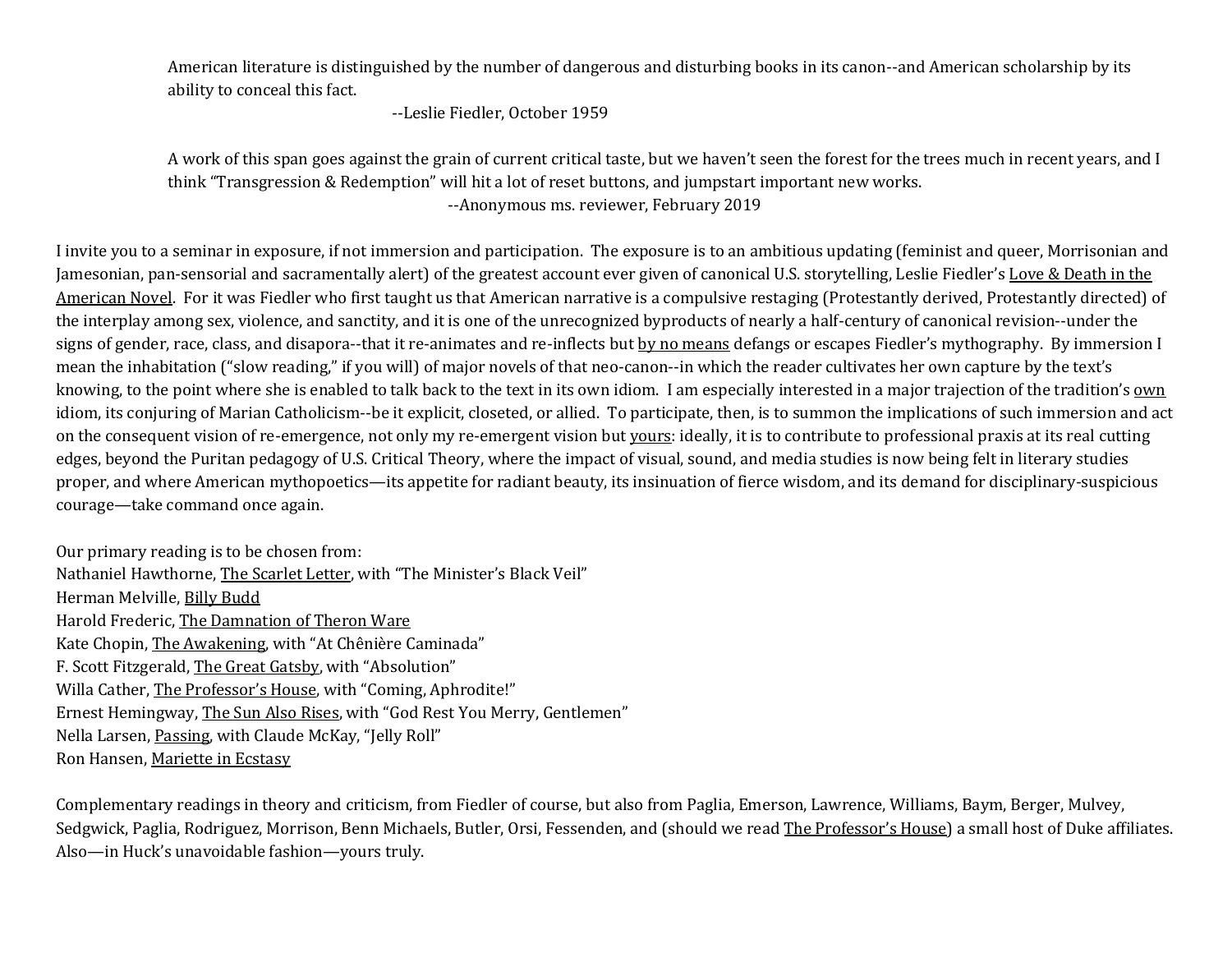**ENGLISH 890S.01** SPECIAL TOPICS SEMINAR: The Novel as Theory **Nancy Armstrong & Anne Garréta Online**

\_\_\_\_\_\_\_\_\_\_\_\_\_\_\_\_\_\_\_\_\_\_\_\_\_\_\_\_\_\_\_\_\_\_\_\_\_\_\_\_\_\_\_\_\_\_\_\_\_\_\_\_\_\_\_\_\_\_\_\_\_\_\_\_\_\_\_\_\_\_\_\_\_\_\_\_\_\_\_\_\_\_\_\_\_

Theory of the Novel: The Novel as Theory

This course takes a new look at the moment of postmodernism as the moment when major novelists of various national traditions seemed to turn against their respective traditions, lending credence to Auerbach's claim that the novels of Virginia Woolf had pushed realism to the point where "exterior events have actually lost their hegemony" and "serve [only] to release and interpret inner events."

What would the novel, on the verge of postmodernity, look like if we were to begin with Calvino and move horizontally from there to see what the likes of Beckett, Pynchon, and others, including Barthes'  $S/Z$  do with the vestiges of both realism and modernism.

Here are the preliminary rationales and rules of the game:

- To reverse the prevailing temporality of literary history that proceeds from realism to modernism to postmodernism, we want to look retrospectively from the presentism of 21<sup>st</sup> century fiction and identify the present in the past.
- To consider the late twentieth century-century novel in its own (distinctively spatial) terms, we plan to organize our inquiry around Calvino's 1979 *If* on a Winter's Night. . . and proceed metonymically by way of the links established by that novel which define its moment.
- To reverse the prevailing tendency of critical theory, we shall regard the novel as its own best theory, asking how, for example, do the novels of the late twentieth century account for the rise of the hypertechnical literary and critical theory of the same period?

This course is designed for online teaching and will include guest participants, workshops, and a collaborative final project.

Intended for graduate students who plan to research some area of novel studies, this course offers concepts that give them access 1) to the mode or modes of thinking developed in and by novels across the modern period and several different national traditions, 2) to the best known critical theoretical definition of those concepts.

This course takes a new look at the postmodern moment, when major novelists turned against their respective national traditions, seemingly fulfilling Auerbach's claim that the novels of Virginia Woolf had pushed realism to its vanishing point.

What would the concept of the novel look like if we were to start with Calvino's 1979 If on a Winter's Night and proceed metonymically to what Beckett, Pynchon, Perec or Barthes among others do with the vestiges of realism and modernism?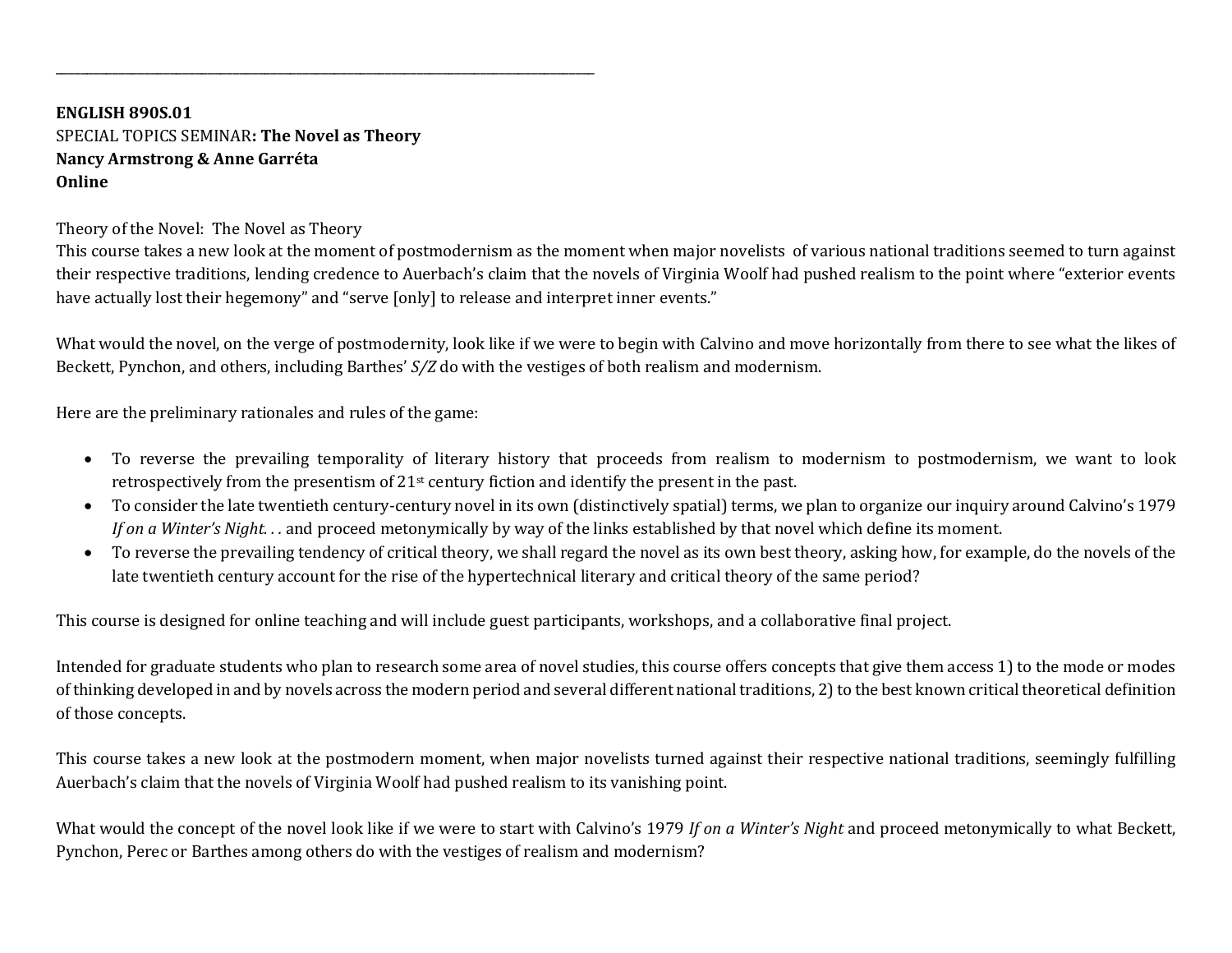Reversing in the process the prevailing tendency of critical theory, we shall regard the novel both as its own best theory and a critical spur for the late 20th century rise of a hyper-technical literary theory.

This course is designed for online teaching and will include guest participants, workshops, and a collaborative final project.

**ENGLISH 890S.02** SPECIAL TOPICS SEMINAR: **SHAKESPEARE TRAGEDIES Sarah Beckwith Online**

\_\_\_\_\_\_\_\_\_\_\_\_\_\_\_\_\_\_\_\_\_\_\_\_\_\_\_\_\_\_\_\_\_\_\_\_\_\_\_\_\_\_\_\_\_\_\_\_\_\_\_\_\_\_\_\_\_\_\_\_\_\_\_\_\_\_\_\_\_\_\_\_\_\_\_\_\_\_\_\_\_\_\_\_\_

Shakespeare, Tragedy, Ethics: The Responsibility of Response

A first aim of this class will be to explore Shakespearean tragedy as a "lethal attempt to deny the existence of another as essential to one's own." So tragedy in Shakespeare's handling turns out to explore acknowledgment as the home of our knowledge of others and of ourselves. This class explores Shakespeare's tragedies as a set of meditations on the costs of denying that we share language. Why does this idea become compelling and attractive right then? How is such a denial so much as possible? We will focus on Shakespeare's late tragedies (*King Lear*, *Macbeth*, *Coriolanus*, *Timon of Athens*, *Anthony* and *Cleopatra*), as well as *Hamlet*, and *Othello.* We will also ponder the tragic matrix of comedy in plays such as *Much Ado About Nothing*, as well as those plays that begin as tragedies but turn aside from that form: *The Winter's Tale*, and possibly *The Tempest.* 

A second aim of the class, and closely connected with the first, is an exploration of ordinary language philosophy (Wittgenstein, Austin, and Cavell) in relation to theatre. I see a natural affinity between the practices of theater and the practices of ordinary language philosophy because each practice is committed to examining particular words used by particular speakers in particular situations. Each practice understands language as situation, which is different from "context" because sometimes we only understand the context when we understand what it is that is being said. Ordinary language philosophy makes the very radical claim that we will fail to understand what something means until we understand what it does, until we understand the force of the words used on any particular occasion as, say, entreaty, command, order, suggestion, permission, request, prayer. Each practice understands language as act, as event in the world, and so asks us to extend our conception of the work of language beyond the work of representation, the chief focus of historicism old and new.

We will read some central essays of J.L. Austin, Wittgenstein's *Philosophical Investigations*, and especially Part 4 of Stanley Cavell's work: The Claim of *Reason: Skepticism, Morality, Acknowledgment, Tragedy* where we will attempt an exploration of the intimacy of these four terms to each other. This will help us explore tragedy's work between "avoidance and acknowledgment."

This class should be of interest to anyone interested in exploring Shakespeare, tragedy as a genre, theatre, ordinary language philosophy and ethics, and performance studies.